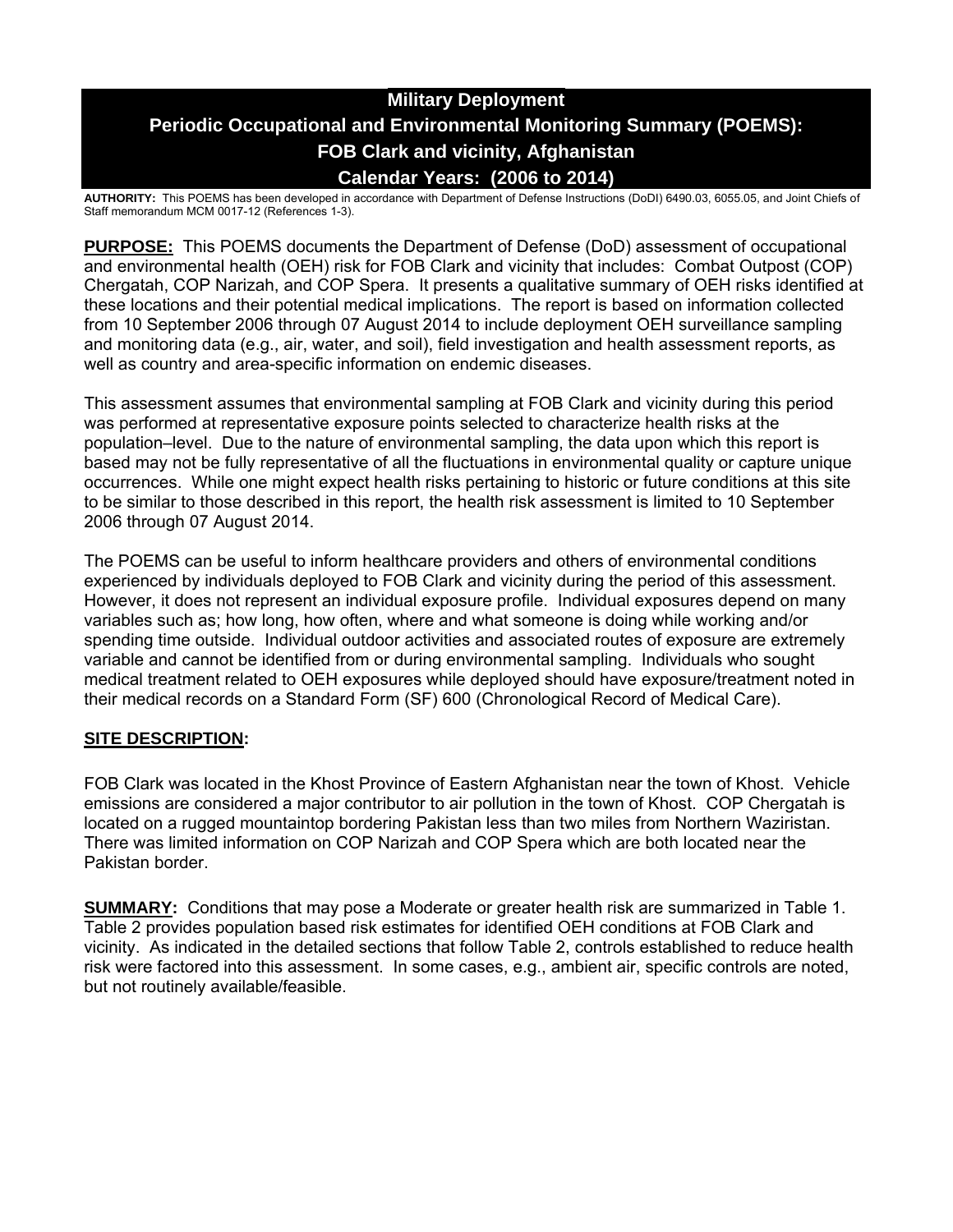### **Table 1: Summary of Occupational and Environmental Conditions with MODERATE or Greater Health Risk**

#### **Short-term health risks & medical implications:**

The following hazards may be associated with potential acute health effects in some personnel during deployment at FOB Clark and vicinity:

Food/waterborne diseases (e.g., bacterial diarrhea, hepatitis A, typhoid/paratyphoid fever, diarrhea-cholera, diarrheaprotozoal, brucellosis, hepatitis E); other endemic diseases (malaria, cutaneous leishmaniasis (acute), Crimean-Congo hemorrhagic fever, sandfly fever, scrub typhus(mite-borne), leptospirosis, Tuberculosis (TB), rabies, anthrax, Q fever); and heat stress. For food/waterborne diseases (e.g., bacterial diarrhea, hepatitis A, typhoid/paratyphoid fever, diarrhea-cholera, diarrhea-protozoal, brucellosis, hepatitis E), if ingesting local food and water, the health effects can temporarily incapacitate personnel (diarrhea) or result in prolonged illness (hepatitis A, typhoid/paratyphoid fever, brucellosis, hepatitis E). Risks from food/waterborne diseases may have been reduced with preventive medicine controls and mitigation, which includes hepatitis A and typhoid fever vaccinations and only drinking from approved water sources in accordance with standing CENTCOM policy. For other vector-borne endemic diseases (malaria, cutaneous leishmaniasis (acute), Crimean-Congo hemorrhagic fever, sandfly fever, scrub typhus (mite-borne), these diseases may constitute a significant risk due to exposure to biting vectors; risk reduced to 'Low' by proper wear of the treated uniform, application of repellent to exposed skin, bed net use, and appropriate chemoprophylaxis, as well as minimizing areas of standing water and other vectorbreeding areas. For water contact diseases (leptospirosis) activities involving extensive contact with surface water increase risk. For respiratory diseases (TB), personnel in close-quarter conditions could have been at risk for person-to-person spread. Animal contact diseases (rabies, anthrax, Q fever), pose year-round risk. For heat stress, risk can be greater during months of March through October, and greater for susceptible persons including those older than 45, of low fitness level, unacclimatized, or with underlying medical conditions, and those under operational constraints (equipment, PPE, vehicles). Risks from heat stress may have been reduced with preventive medicine controls, work-rest cycles, proper hydration and nutrition, and mitigation.

Air quality: For inhalable coarse particulate matter less than 10 micrometers in diameter ( $PM_{10}$ ), the  $PM_{10}$  overall short-term health risk was not evaluated due to insufficient data. For inhalable fine particulate matter less than 2.5 micrometers in diameter ( $PM_{2.5}$ ), the PM<sub>2.5</sub> overall short-term health risk was not evaluated due to insufficient data. However, the entire FOB Clark and vicinity area is an arid and dust-prone desert environment, also subject to vehicle traffic. Consequently, exposures to PM<sub>10</sub> and PM<sub>2.5</sub> may vary, as conditions may vary, and may result in mild to more serious short-term health effects (e.g., eye, nose or throat and lung irritation) in some personnel while at this site, particularly exposures to high levels of dust such as during high winds or dust storms. For PM<sub>10</sub> and PM<sub>2.5</sub>, certain subgroups of the deployed forces (e.g., those with pre-existing asthma/cardio-pulmonary conditions) are at greatest risk of developing notable health effects. Burn pits and/or incinerators were reported in operation at COP Narizah, and open burning of solid waste was reported occurring adjacent to FOB Clark in the Afghanistan National Army's (ANA) camp. For FOB Clark and vicinity, the PM<sub>10</sub> and the PM<sub>2.5</sub> overall short-term health risks specifically for burn pits and incinerators were not evaluated due to 'insufficient environmental samples collected near burn pits (or incinerators or open burning sites) provided for analysis'; samples identified with burn pits were assessed with base wide assessment.– see Section 10.7. Where burn pits, incinerators, and/or open burning of solid waste exist, all exposures may vary, and exposures to high levels of  $PM_{10}$  and  $PM_{2.5}$  from smoke may result in mild to more serious short-term health effects (e.g., eye, nose or throat and lung irritation) in some personnel and certain subgroups. Although most short-term health effects from exposure to particulate matter and burn pit smoke should have resolved post-deployment, providers should be prepared to consider the relationship between deployment exposures and current complaints. Some individuals may have sought treatment for acute respiratory irritation. Personnel who reported with symptoms or required treatment while at site(s) with burn pit activity should have exposure and treatment noted in medical record (e.g., electronic medical record and/or on a Standard Form (SF) 600 (*Chronological Record of Medical Care*).

#### **Long-term health risks & medical implications:**

The following hazards may be associated with potential chronic health effects in some personnel during deployment at FOB Clark and vicinity:

Air quality: For inhalable fine particulate matter less than 2.5 micrometers in diameter ( $PM_{2.5}$ ), the overall long-term health risk was not evaluated due to insufficient data. Inhalable coarse particulate matter less than 10 micrometers in diameter  $(PM_{10})$  was not evaluated for long-term health risk due to no available health guidelines. However, the entire FOB Clark and vicinity area is an arid and dust-prone desert environment, also subject to vehicle traffic, and conditions may have varied. Burn pits and/or incinerators were reported in operation at COP Narizah, and open burning of solid waste was reported occurring adjacent to FOB Clark in the Afghanistan National Army's (ANA) camp. The  $PM_{10}$  and  $PM_{2.5}$  overall long-term health risks were not evaluated at the burn pit/incinerator and open burning locations at FOB Clark and vicinity due to 'insufficient environmental samples collected near burn pits (or incinerators or open burning sites) provided for analysis' and due to no available health guidelines for  $PM_{10}$ . Samples identified with burn pits were assessed with base wide assessment - see Section 10.7. However, burn pit, incinerator and/or open burning of solid waste exposures all may vary, as conditions may have varied. For inhalational exposure to high levels of dust containing PM<sub>10</sub> and PM<sub>2.5</sub>, such as

> Page 2 of 24 Reviewed by CENTCOM (24 March 2016) Final Approval Date (21 August 2017)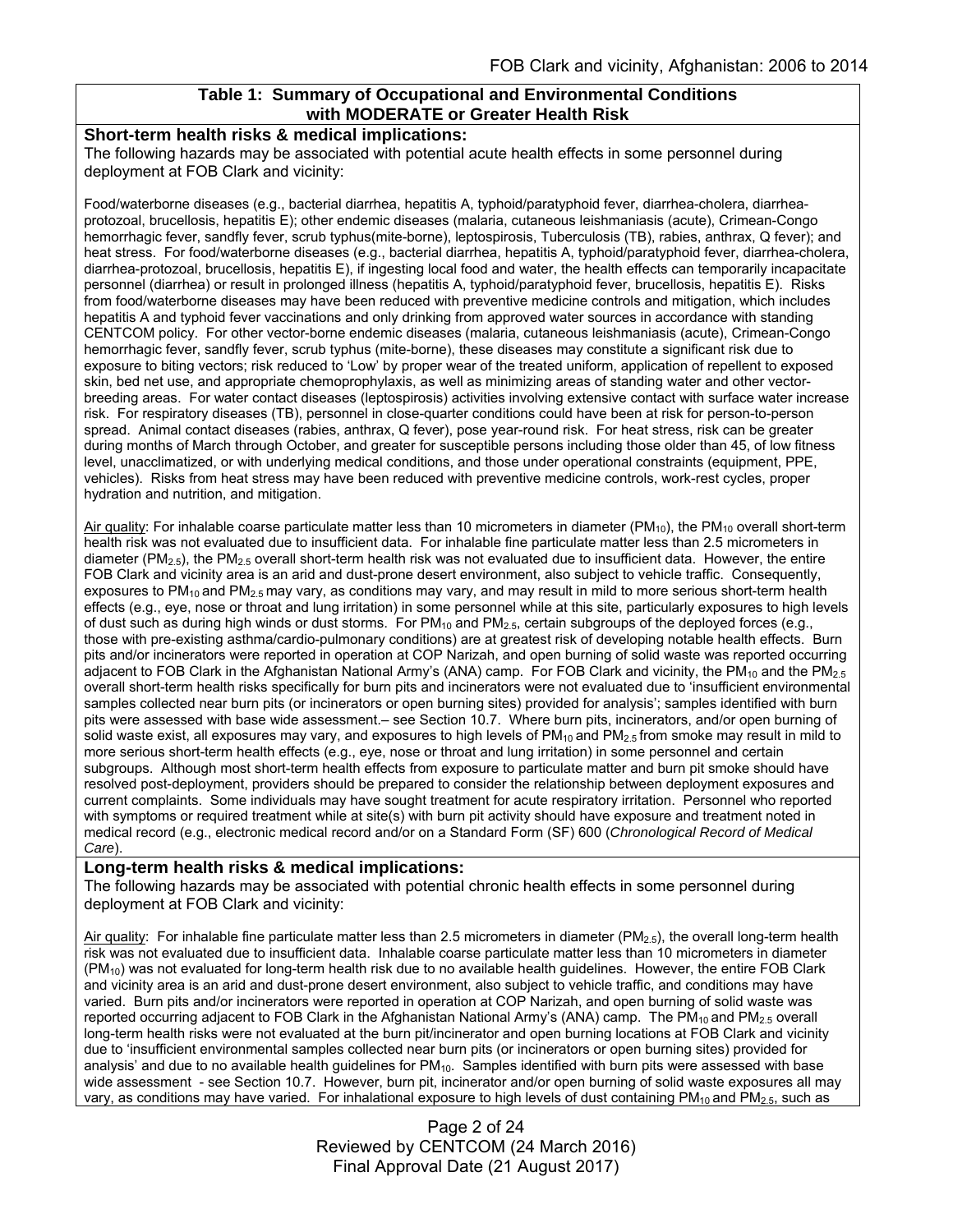during high winds or dust storms, and for exposures to burn pit smoke, it is considered possible that some otherwise healthy personnel, who were exposed for a long-term period to dust and particulate matter, could develop certain health conditions (e.g., reduced lung function, cardiopulmonary disease). Personnel with a history of asthma or cardiopulmonary disease could potentially be more likely to develop such chronic health conditions. While the dust and particulate matter exposures and exposures to burn pits are acknowledged, at this time there were no specific recommended, postdeployment medical surveillance evaluations or treatments. Providers should still consider overall individual health status (e.g., any underlying conditions/susceptibilities) and any potential unique individual exposures (such as burn pits/barrels, incinerators, occupational or specific personal dosimeter data) when assessing individual concerns. Certain individuals may need to be followed/evaluated for specific occupational exposures/injuries (e.g., annual audiograms as part of the medical surveillance for those enrolled in the Hearing Conservation Program; and personnel covered by Respiratory Protection Program and/or Hazardous Waste/Emergency Responders Medical Surveillance).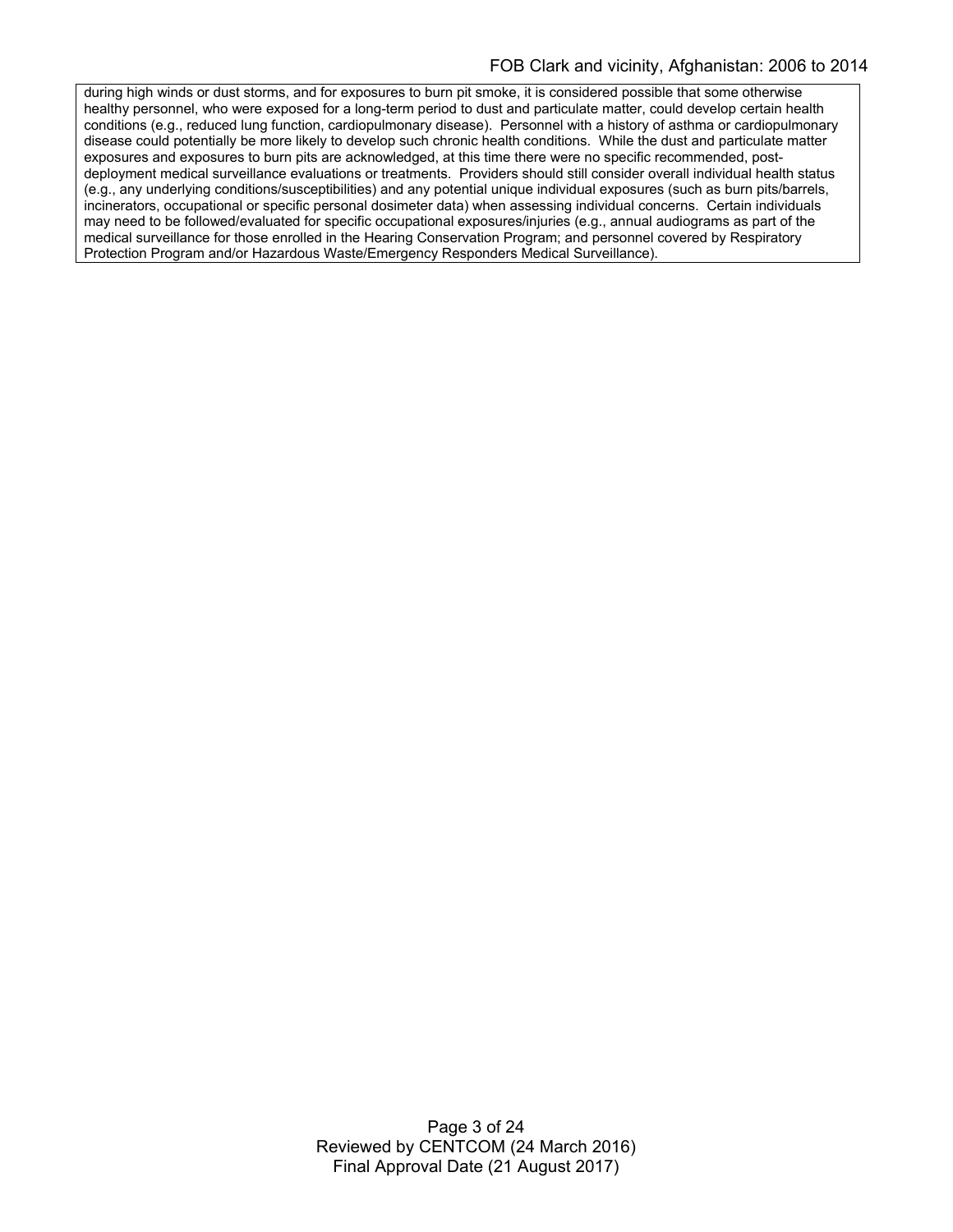| Table 2. Population-Based Health Risk Estimates - FOB Clark and vicinity that includes COP<br>Chergatah, COP Narizah, and COP Spera <sup>1,2</sup> |  |
|----------------------------------------------------------------------------------------------------------------------------------------------------|--|
|                                                                                                                                                    |  |

| Source of<br><b>Identified Health</b><br>Risk <sup>3</sup>                        | Unmitigated Health Risk Estimate <sup>4</sup>                                                                                                                                                                                                                                                                                                                                                                                                                                                                                                                                                                               | <b>Control Measures</b><br>Implemented                                                                                                                 | <b>Residual Health Risk Estimate<sup>4</sup></b>                                                                                                                                                                                                                                                                                                                                                                                                                                                                                                                                                                            |
|-----------------------------------------------------------------------------------|-----------------------------------------------------------------------------------------------------------------------------------------------------------------------------------------------------------------------------------------------------------------------------------------------------------------------------------------------------------------------------------------------------------------------------------------------------------------------------------------------------------------------------------------------------------------------------------------------------------------------------|--------------------------------------------------------------------------------------------------------------------------------------------------------|-----------------------------------------------------------------------------------------------------------------------------------------------------------------------------------------------------------------------------------------------------------------------------------------------------------------------------------------------------------------------------------------------------------------------------------------------------------------------------------------------------------------------------------------------------------------------------------------------------------------------------|
| <b>AIR</b>                                                                        |                                                                                                                                                                                                                                                                                                                                                                                                                                                                                                                                                                                                                             |                                                                                                                                                        |                                                                                                                                                                                                                                                                                                                                                                                                                                                                                                                                                                                                                             |
| Particulate<br>matter less than<br>10 micrometers<br>in diameter<br>$(PM_{10})$   | Short-term: Insufficient data to assess<br>risk. Daily levels vary; acute health<br>effects (e.g., upper respiratory tract<br>irritation) more pronounced during<br>peak days. More serious effects are<br>possible in susceptible persons (e.g.,<br>those with asthma/existing respiratory<br>diseases).                                                                                                                                                                                                                                                                                                                   | Limiting strenuous<br>physical activities when air<br>quality is especially poor;<br>and actions such as<br>closing tent flaps,<br>windows, and doors. | Short-term: Insufficient data to assess<br>risk. Daily levels vary; acute health<br>effects (e.g., upper respiratory tract<br>irritation) more pronounced during<br>peak days. More serious effects are<br>possible in susceptible persons (e.g.,<br>those with asthma/existing respiratory<br>diseases).                                                                                                                                                                                                                                                                                                                   |
|                                                                                   | Long-term: No health guidelines                                                                                                                                                                                                                                                                                                                                                                                                                                                                                                                                                                                             |                                                                                                                                                        | Long-term: No health guidelines                                                                                                                                                                                                                                                                                                                                                                                                                                                                                                                                                                                             |
| Particulate<br>matter less than<br>2.5 micrometers<br>in diameter<br>$(PM_{2.5})$ | Short-term: Insufficient data to assess<br>risk. A majority of the time mild acute<br>(short term) health effects are<br>anticipated; certain peak levels may<br>produce mild eye, nose, or throat<br>irritation in some personnel and pre-<br>existing health conditions (e.g.,<br>asthma, or cardiopulmonary diseases)<br>may be exacerbated.<br>Long-term: Insufficient data to assess<br>risk. A small percentage of personnel<br>may be at increased risk for<br>developing chronic conditions,<br>particularly those more susceptible to<br>acute effects (e.g., those with<br>asthma/existing respiratory diseases). | Limiting strenuous<br>physical activities when air<br>quality is especially poor;<br>and actions such as<br>closing tent flaps,<br>windows, and doors. | Short-term: Insufficient data to assess<br>risk. A majority of the time mild acute<br>(short term) health effects are<br>anticipated; certain peak levels may<br>produce mild eye, nose, or throat<br>irritation in some personnel and pre-<br>existing health conditions (e.g.,<br>asthma, or cardiopulmonary diseases)<br>may be exacerbated.<br>Long-term: Insufficient data to assess<br>risk. A small percentage of personnel<br>may be at increased risk for<br>developing chronic conditions,<br>particularly those more susceptible to<br>acute effects (e.g., those with<br>asthma/existing respiratory diseases). |
| $PM_{10}$<br><b>Metals</b>                                                        | Short-term: Insufficient data to assess<br>risk.<br>Long-term: Insufficient data to assess                                                                                                                                                                                                                                                                                                                                                                                                                                                                                                                                  |                                                                                                                                                        | Short-term: Insufficient data to assess<br>risk.<br>Long-term: Insufficient data to assess                                                                                                                                                                                                                                                                                                                                                                                                                                                                                                                                  |
|                                                                                   | risk.                                                                                                                                                                                                                                                                                                                                                                                                                                                                                                                                                                                                                       |                                                                                                                                                        | risk.                                                                                                                                                                                                                                                                                                                                                                                                                                                                                                                                                                                                                       |
| PM <sub>2.5</sub><br><b>Metals</b>                                                | Short-term: Insufficient data to assess<br>risk.<br>Long-term: Insufficient data to assess<br>risk.                                                                                                                                                                                                                                                                                                                                                                                                                                                                                                                         |                                                                                                                                                        | Short-term: Insufficient data to assess<br>risk.<br>Long-term: Insufficient data to assess<br>risk.                                                                                                                                                                                                                                                                                                                                                                                                                                                                                                                         |
| Volatile Organic<br>Compounds<br>(VOC)                                            | Short-term: Insufficient data to assess<br>risk.<br>Long-term: Insufficient data to assess<br>risk.                                                                                                                                                                                                                                                                                                                                                                                                                                                                                                                         |                                                                                                                                                        | Short-term: Insufficient data to assess<br>risk.<br>Long-term: Insufficient data to assess<br>risk.                                                                                                                                                                                                                                                                                                                                                                                                                                                                                                                         |
| SOIL                                                                              |                                                                                                                                                                                                                                                                                                                                                                                                                                                                                                                                                                                                                             |                                                                                                                                                        |                                                                                                                                                                                                                                                                                                                                                                                                                                                                                                                                                                                                                             |
| Metals                                                                            | Short-term: Not an identified source of<br>health risk.                                                                                                                                                                                                                                                                                                                                                                                                                                                                                                                                                                     |                                                                                                                                                        | Short-term: Not an identified source of<br>health risk.                                                                                                                                                                                                                                                                                                                                                                                                                                                                                                                                                                     |
|                                                                                   | Long-term: No data available                                                                                                                                                                                                                                                                                                                                                                                                                                                                                                                                                                                                |                                                                                                                                                        | Long-term: No data available                                                                                                                                                                                                                                                                                                                                                                                                                                                                                                                                                                                                |
| Organic<br>Compounds                                                              | Short-term: Not an identified source of<br>health risk.                                                                                                                                                                                                                                                                                                                                                                                                                                                                                                                                                                     |                                                                                                                                                        | Short-term: Not an identified source of<br>health risk.<br>Long-term: No data available                                                                                                                                                                                                                                                                                                                                                                                                                                                                                                                                     |
|                                                                                   | Long-term: No data available                                                                                                                                                                                                                                                                                                                                                                                                                                                                                                                                                                                                |                                                                                                                                                        |                                                                                                                                                                                                                                                                                                                                                                                                                                                                                                                                                                                                                             |
| Inorganic<br>Compounds                                                            | Short-term: Not an identified source of<br>health risk.                                                                                                                                                                                                                                                                                                                                                                                                                                                                                                                                                                     |                                                                                                                                                        | Short-term: Not an identified source of<br>health risk.<br>Long-term: No data available                                                                                                                                                                                                                                                                                                                                                                                                                                                                                                                                     |
|                                                                                   | Long-term: No data available                                                                                                                                                                                                                                                                                                                                                                                                                                                                                                                                                                                                |                                                                                                                                                        |                                                                                                                                                                                                                                                                                                                                                                                                                                                                                                                                                                                                                             |
| <b>WATER</b>                                                                      |                                                                                                                                                                                                                                                                                                                                                                                                                                                                                                                                                                                                                             |                                                                                                                                                        |                                                                                                                                                                                                                                                                                                                                                                                                                                                                                                                                                                                                                             |
| <b>Consumed Water</b><br>(Water Used for<br>Drinking)                             | Short-term: Insufficient data to assess<br>risk.                                                                                                                                                                                                                                                                                                                                                                                                                                                                                                                                                                            | Use of U.S. Army Public<br><b>Health Center</b>                                                                                                        | Short-term: Insufficient data to assess<br>risk.                                                                                                                                                                                                                                                                                                                                                                                                                                                                                                                                                                            |
|                                                                                   | Long-term: Insufficient data to assess<br>risk.                                                                                                                                                                                                                                                                                                                                                                                                                                                                                                                                                                             | (Provisional) (APHC<br>(Prov)) [former Army                                                                                                            | Long-term: Insufficient data to assess<br>risk.                                                                                                                                                                                                                                                                                                                                                                                                                                                                                                                                                                             |

Page 4 of 24 Reviewed by CENTCOM (24 March 2016) Final Approval Date (21 August 2017)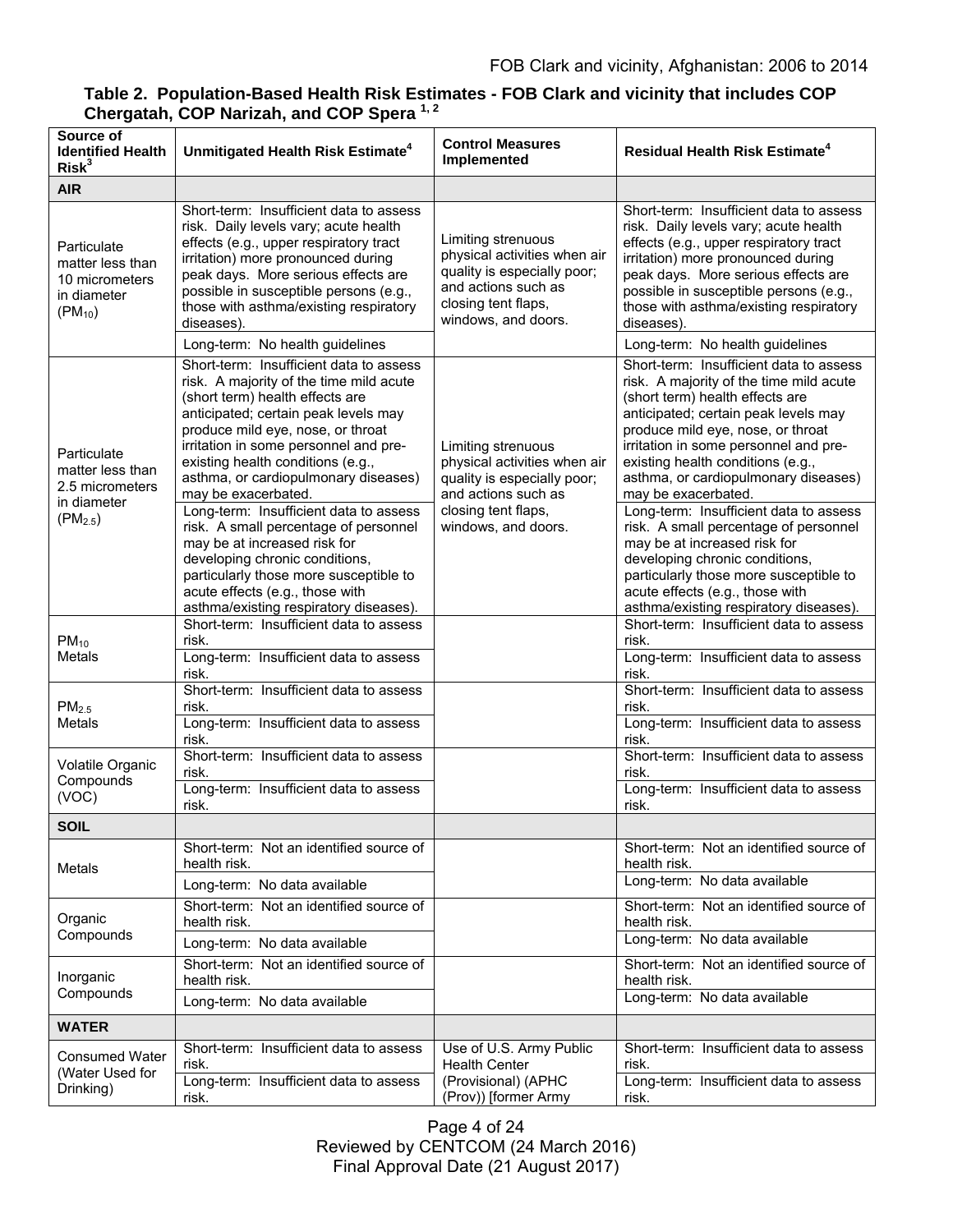| Source of<br><b>Identified Health</b><br>Risk <sup>3</sup>       | Unmitigated Health Risk Estimate <sup>4</sup>                                                                                                                                                                                                                                                                                                                                                  | <b>Control Measures</b><br><b>Implemented</b>                                                                                                                                                                                                                                                                                                                                                                           | <b>Residual Health Risk Estimate<sup>4</sup></b>                                                    |
|------------------------------------------------------------------|------------------------------------------------------------------------------------------------------------------------------------------------------------------------------------------------------------------------------------------------------------------------------------------------------------------------------------------------------------------------------------------------|-------------------------------------------------------------------------------------------------------------------------------------------------------------------------------------------------------------------------------------------------------------------------------------------------------------------------------------------------------------------------------------------------------------------------|-----------------------------------------------------------------------------------------------------|
|                                                                  |                                                                                                                                                                                                                                                                                                                                                                                                | Institute of Public Health<br>(AIPH) and U.S. Army<br>Veterinary Command]<br>approved bottled water<br>and potable water only<br>from approved water<br>sources.                                                                                                                                                                                                                                                        |                                                                                                     |
| Water for Other<br>Purposes                                      | Short-term: Insufficient data to assess<br>risk.<br>Long-term: Insufficient data to assess<br>risk.                                                                                                                                                                                                                                                                                            | Water treated in<br>accordance with<br>standards applicable to its<br>intended use.                                                                                                                                                                                                                                                                                                                                     | Short-term: Insufficient data to assess<br>risk.<br>Long-term: Insufficient data to assess<br>risk. |
| <b>ENDEMIC</b><br><b>DISEASE</b>                                 |                                                                                                                                                                                                                                                                                                                                                                                                |                                                                                                                                                                                                                                                                                                                                                                                                                         |                                                                                                     |
| Food<br>borne/Waterborne<br>(e.g., diarrhea-<br>bacteriological) | Short-term: Variable; High (bacterial<br>diarrhea, hepatitis A, typhoid fever) to<br>Moderate (diarrhea-cholera, diarrhea-<br>protozoal, brucellosis, hepatitis E) to<br>Low (polio) if ingesting local<br>food/water, the health effects can<br>temporarily incapacitate personnel<br>(diarrhea) or result in prolonged illness<br>(hepatitis A, Typhoid fever, hepatitis E,<br>brucellosis). | Preventive measures<br>include Hepatitis A and<br>Typhoid fever vaccination<br>and consumption of food<br>and water only from<br>approved sources.                                                                                                                                                                                                                                                                      | Short-term: Low to none                                                                             |
|                                                                  | Long-term: none identified                                                                                                                                                                                                                                                                                                                                                                     |                                                                                                                                                                                                                                                                                                                                                                                                                         | Long-term: No data available                                                                        |
| Arthropod Vector<br>Borne                                        | Short-term: Variable; High for malaria,<br>Moderate for leishmaniasis -<br>cutaneous (acute), Crimean-Congo<br>hemorrhagic fever, sandfly fever,<br>typhus-miteborne; and Low for, the<br>plague and West Nile fever.                                                                                                                                                                          | Preventive measures<br>include proper wear of<br>treated uniform,<br>application of repellent to<br>exposed skin, bed net<br>use, minimizing areas of<br>standing water.                                                                                                                                                                                                                                                | Short-term: Low                                                                                     |
|                                                                  | Long-term: Low for Leishmaniasis-<br>visceral infection.                                                                                                                                                                                                                                                                                                                                       |                                                                                                                                                                                                                                                                                                                                                                                                                         | Long-term: No data available                                                                        |
| <b>Water-Contact</b>                                             | Short-term: Moderate for leptospirosis                                                                                                                                                                                                                                                                                                                                                         | Recreational swimming in<br>surface waters not likely in<br>this area of Afghanistan<br>during this time period.                                                                                                                                                                                                                                                                                                        | Short-term: Low for leptospirosis.                                                                  |
| (e.g., wading,<br>swimming)                                      | Long-term: No data available                                                                                                                                                                                                                                                                                                                                                                   |                                                                                                                                                                                                                                                                                                                                                                                                                         | Long-term: No data available                                                                        |
| Respiratory                                                      | Short-term: Variable; Moderate for<br>tuberculosis (TB) to Low for<br>meningococcal meningitis.                                                                                                                                                                                                                                                                                                | Providing adequate living<br>and work space; medical<br>screening; vaccination.                                                                                                                                                                                                                                                                                                                                         | Short-term: Low                                                                                     |
|                                                                  | Long-term: No data available                                                                                                                                                                                                                                                                                                                                                                   |                                                                                                                                                                                                                                                                                                                                                                                                                         | Long-term: No data available                                                                        |
| <b>Animal Contact</b>                                            | Short-term: Variable; Moderate for<br>rabies, anthrax, Q-fever to Low for<br>H5N1 avian influenza.                                                                                                                                                                                                                                                                                             | Prohibiting contact with,<br>adoption, or feeding of<br>feral animals in<br>accordance with U.S.<br><b>Central Command</b><br>(CENTCOM) General<br>Order (GO) 1B. Risks are<br>further reduced in the<br>event of assessed contact<br>by prompt post-exposure<br>rabies prophylaxis in<br>accordance with The<br>Center for Disease<br>Control's Advisory<br>Committee on<br><b>Immunization Practices</b><br>guidance. | Short-term: No data available                                                                       |
|                                                                  | Long-term: Low (Rabies)                                                                                                                                                                                                                                                                                                                                                                        |                                                                                                                                                                                                                                                                                                                                                                                                                         | Long-term: No data available                                                                        |
| <b>VENOMOUS</b><br><b>ANIMALS</b>                                |                                                                                                                                                                                                                                                                                                                                                                                                |                                                                                                                                                                                                                                                                                                                                                                                                                         |                                                                                                     |

Page 5 of 24 Reviewed by CENTCOM (24 March 2016) Final Approval Date (21 August 2017)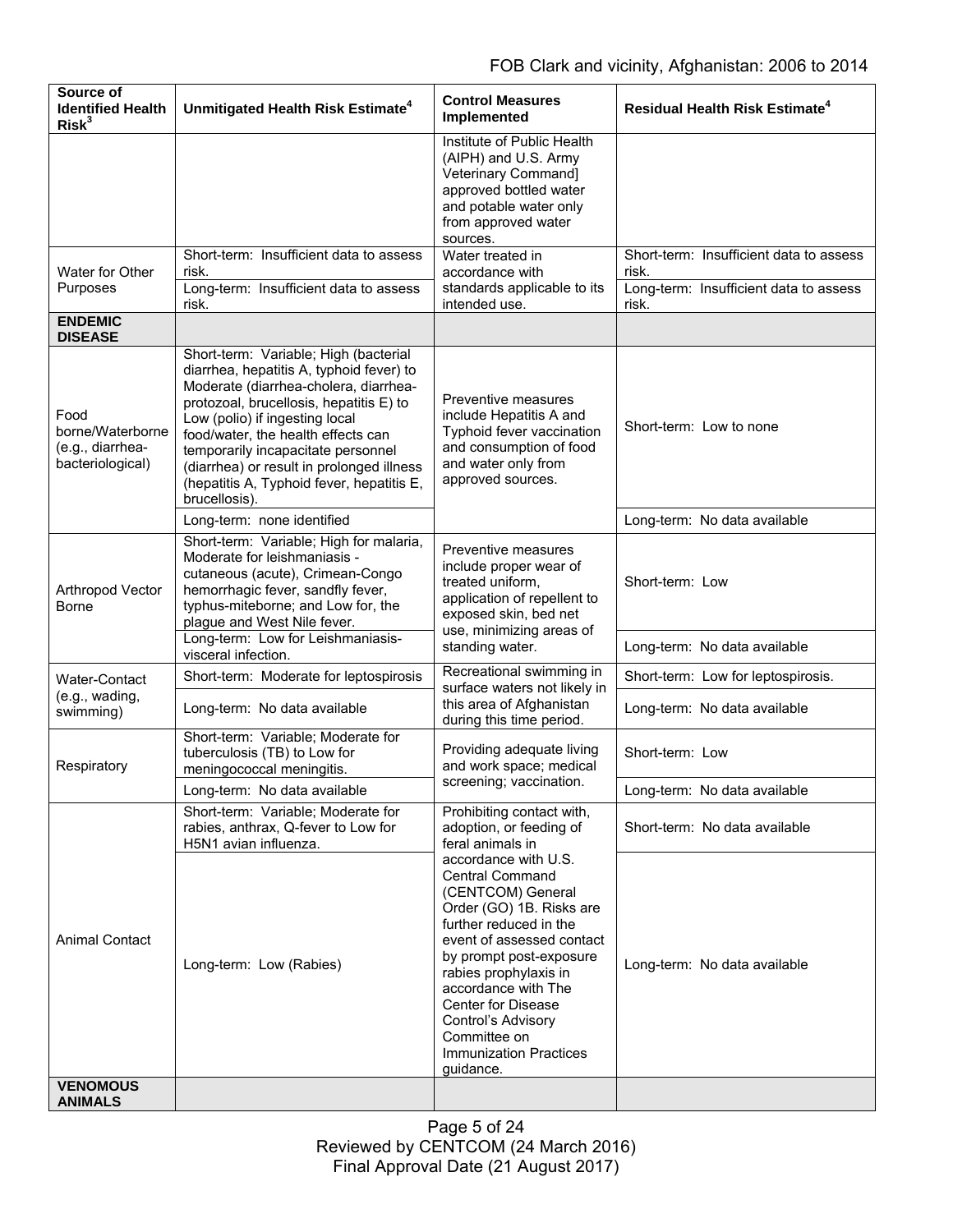| Source of<br><b>Identified Health</b><br>Risk <sup>3</sup> | Unmitigated Health Risk Estimate <sup>4</sup>                                                                                                                                                                                                                                                                                                                                                                                                                                                                                                                                                                                                                                                                                                                                                                                                                                         | <b>Control Measures</b><br>Implemented                                                                                                                                                                                                   | <b>Residual Health Risk Estimate<sup>4</sup></b>                                                                                                                                                                                                                                                                                                                                                                                                                                                                                                                                                                                                                                                                                                                                                                                                                       |
|------------------------------------------------------------|---------------------------------------------------------------------------------------------------------------------------------------------------------------------------------------------------------------------------------------------------------------------------------------------------------------------------------------------------------------------------------------------------------------------------------------------------------------------------------------------------------------------------------------------------------------------------------------------------------------------------------------------------------------------------------------------------------------------------------------------------------------------------------------------------------------------------------------------------------------------------------------|------------------------------------------------------------------------------------------------------------------------------------------------------------------------------------------------------------------------------------------|------------------------------------------------------------------------------------------------------------------------------------------------------------------------------------------------------------------------------------------------------------------------------------------------------------------------------------------------------------------------------------------------------------------------------------------------------------------------------------------------------------------------------------------------------------------------------------------------------------------------------------------------------------------------------------------------------------------------------------------------------------------------------------------------------------------------------------------------------------------------|
| Snakes,<br>scorpions, and<br>spiders                       | Short-term: Low; If encountered,<br>effects of venom vary with species<br>from mild localized swelling (e.g.,<br>widow spider) to potentially lethal<br>effects (e.g., Androctonus baluchicus).                                                                                                                                                                                                                                                                                                                                                                                                                                                                                                                                                                                                                                                                                       | Risk reduced by avoiding<br>contact, proper wear of<br>uniform (especially<br>footwear), and proper and                                                                                                                                  | Short-term: Low; If encountered,<br>effects of venom vary with species<br>from mild localized swelling (e.g.,<br>widow spider) to potentially lethal<br>effects (e.g., Androctonus baluchicus).                                                                                                                                                                                                                                                                                                                                                                                                                                                                                                                                                                                                                                                                        |
|                                                            | Long-term: No data available                                                                                                                                                                                                                                                                                                                                                                                                                                                                                                                                                                                                                                                                                                                                                                                                                                                          | timely treatment.                                                                                                                                                                                                                        | Long-term: No data available                                                                                                                                                                                                                                                                                                                                                                                                                                                                                                                                                                                                                                                                                                                                                                                                                                           |
| <b>HEAT/COLD</b><br><b>STRESS</b>                          |                                                                                                                                                                                                                                                                                                                                                                                                                                                                                                                                                                                                                                                                                                                                                                                                                                                                                       |                                                                                                                                                                                                                                          |                                                                                                                                                                                                                                                                                                                                                                                                                                                                                                                                                                                                                                                                                                                                                                                                                                                                        |
| Heat                                                       | Short-term: Low to High, Risk of heat<br>injury is Extremely High from April -<br>September, High in October, Moderate<br>in March, and Low from October -<br>February.                                                                                                                                                                                                                                                                                                                                                                                                                                                                                                                                                                                                                                                                                                               | Work-rest cycles, proper<br>hydration and nutrition,<br>and Wet Bulb Globe<br>Temperature (WBGT)<br>monitoring.                                                                                                                          | Short-term: Low to High, mitigated to<br>Low. Risk of heat injury in<br>unacclimatized or susceptible<br>personnel is Extremely High from April<br>- September, High in October,<br>Moderate in March, and Low from<br>October - February.                                                                                                                                                                                                                                                                                                                                                                                                                                                                                                                                                                                                                             |
|                                                            | Long-term: Low. However, the risk<br>may be greater to certain susceptible<br>persons-those older (i.e., greater than<br>45 years), in lesser physical shape, or<br>with underlying medical/health<br>conditions.                                                                                                                                                                                                                                                                                                                                                                                                                                                                                                                                                                                                                                                                     |                                                                                                                                                                                                                                          | Long-term: Low. However, the risk<br>may be greater to certain susceptible<br>persons-those older (i.e., greater than<br>45 years), in lesser physical shape, or<br>with underlying medical/health<br>conditions.                                                                                                                                                                                                                                                                                                                                                                                                                                                                                                                                                                                                                                                      |
| Cold                                                       | Short-term: Low risk of cold<br>stress/injury.                                                                                                                                                                                                                                                                                                                                                                                                                                                                                                                                                                                                                                                                                                                                                                                                                                        | Risks from cold stress<br>reduced with protective                                                                                                                                                                                        | Short-term: Low risk of cold<br>stress/injury.                                                                                                                                                                                                                                                                                                                                                                                                                                                                                                                                                                                                                                                                                                                                                                                                                         |
|                                                            | Long-term: Low; Long-term health<br>implications from cold injuries are rare<br>but can occur, especially from more<br>serious injuries such as frost bite.                                                                                                                                                                                                                                                                                                                                                                                                                                                                                                                                                                                                                                                                                                                           | measures such as use of<br>the buddy system, limiting<br>exposure during cold<br>weather, proper hydration<br>and nutrition, and proper<br>wear of issued protective<br>clothing.                                                        | Long-term: Low; Long-term health<br>implications from cold injuries are rare<br>but can occur, especially from more<br>serious injuries such as frost bite.                                                                                                                                                                                                                                                                                                                                                                                                                                                                                                                                                                                                                                                                                                            |
| <b>Unique</b><br>Incidents/<br><b>Concerns</b>             |                                                                                                                                                                                                                                                                                                                                                                                                                                                                                                                                                                                                                                                                                                                                                                                                                                                                                       |                                                                                                                                                                                                                                          |                                                                                                                                                                                                                                                                                                                                                                                                                                                                                                                                                                                                                                                                                                                                                                                                                                                                        |
| Pesticides/Pest                                            | Short-term: Error! Reference source<br>not found.                                                                                                                                                                                                                                                                                                                                                                                                                                                                                                                                                                                                                                                                                                                                                                                                                                     | See Section 10.4                                                                                                                                                                                                                         | Short-term: Error! Reference source<br>not found.                                                                                                                                                                                                                                                                                                                                                                                                                                                                                                                                                                                                                                                                                                                                                                                                                      |
| Control                                                    | Long-term: Error! Reference source<br>not found.                                                                                                                                                                                                                                                                                                                                                                                                                                                                                                                                                                                                                                                                                                                                                                                                                                      |                                                                                                                                                                                                                                          | Long-term: Error! Reference source<br>not found.                                                                                                                                                                                                                                                                                                                                                                                                                                                                                                                                                                                                                                                                                                                                                                                                                       |
| Burn Pits PM <sub>2.5</sub><br>and $PM_{10}$               | Short-term: Burn pits and/or<br>incinerators were reported in operation<br>at COP Narizah, and open burning of<br>solid waste was reported occurring<br>adjacent to FOB Clark in the<br>Afghanistan National Army's (ANA)<br>camp. For FOB Clark and vicinity, the<br>PM <sub>10</sub> and the PM <sub>2.5</sub> overall short-term<br>health risks specifically for burn pits,<br>incinerators, and open burning sites<br>were not evaluated due to 'insufficient<br>environmental samples collected near<br>burn pits (or incinerators or open<br>burning sites) provided for analysis';<br>samples identified with burn pits were<br>assessed with base wide<br>assessment .- see Section 10.7.<br>Exposure to burn pit (or incinerator or<br>open burning site) smoke is variable.<br>Exposure to high levels of PM <sub>10</sub> and<br>$PM2.5$ from smoke may result in mild to | Control measures may<br>have included locating<br>burn pits downwind of<br>prevailing winds,<br>increased distance from<br>living and working areas<br>when possible, and<br>improved waste<br>segregation and<br>management techniques. | Short-term: Burn pits and/or<br>incinerators were reported in operation<br>at COP Narizah, and open burning of<br>solid waste was reported occurring<br>adjacent to FOB Clark in the<br>Afghanistan National Army's (ANA)<br>camp. For FOB Clark and vicinity, the<br>$PM_{10}$ and the $PM_{2.5}$ overall short-term<br>health risks specifically for burn pits,<br>incinerators, and open burning sites<br>were not evaluated due to 'insufficient<br>environmental samples collected near<br>burn pits (or incinerators or open<br>burning sites) provided for analysis';<br>samples identified with burn pits were<br>assessed with base wide<br>assessment.- see Section 10.7.<br>Exposure to burn pit (or incinerator or<br>open burning site) smoke is variable.<br>Exposure to high levels of PM <sub>10</sub> and<br>$PM2.5$ from smoke may result in mild to |

Page 6 of 24 Reviewed by CENTCOM (24 March 2016) Final Approval Date (21 August 2017)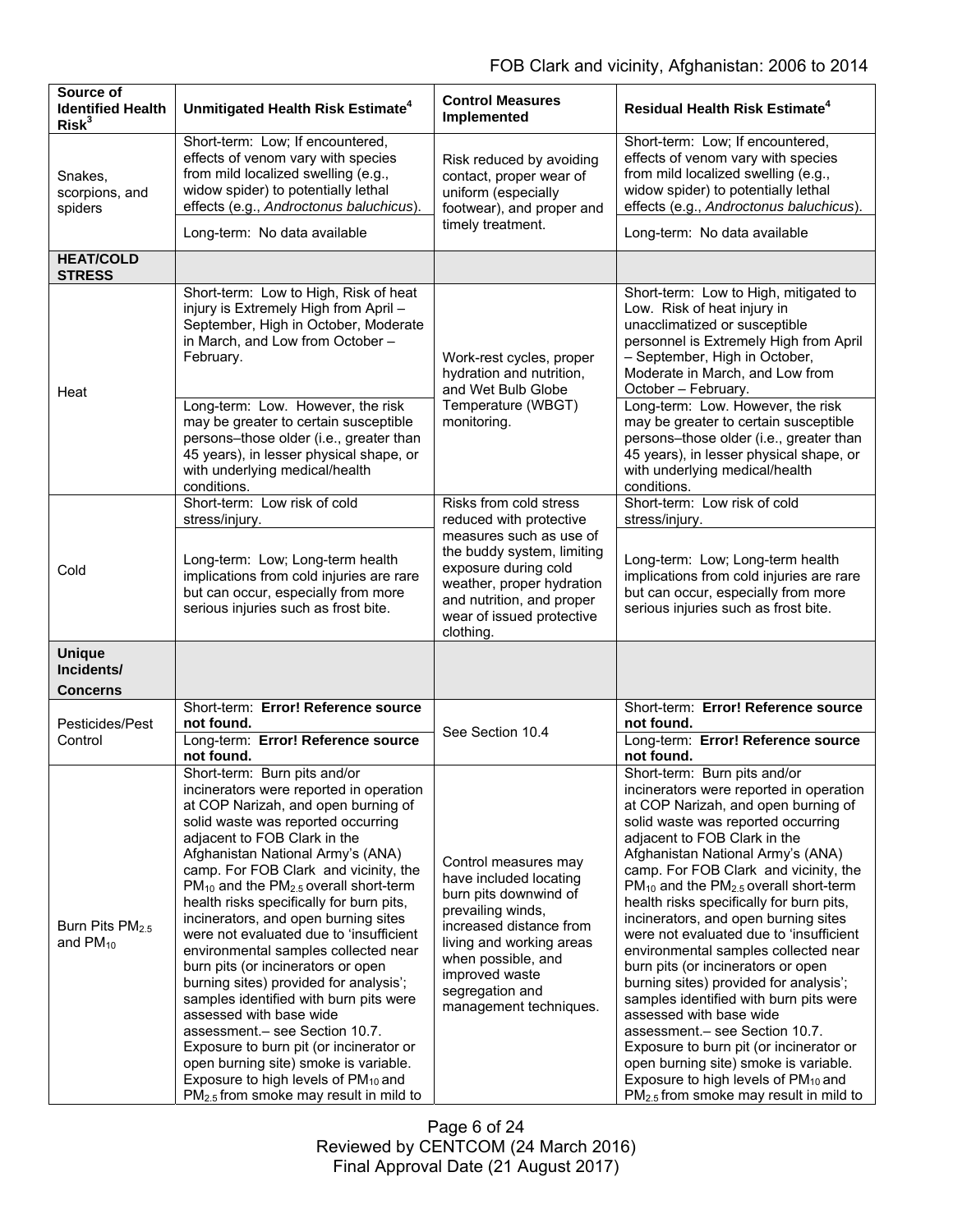| Source of<br><b>Identified Health</b><br>Risk <sup>3</sup> | Unmitigated Health Risk Estimate <sup>4</sup>                                                                                                                                                                                                                                                                                                                                                                                                                                                                                                                                                                                                                                                                                                                                                                                                                                                                                                                                                                                                                                                                                                                                                                                                         | <b>Control Measures</b><br>Implemented | <b>Residual Health Risk Estimate<sup>4</sup></b>                                                                                                                                                                                                                                                                                                                                                                                                                                                                                                                                                                                                                                                                                                                                                                                                                                                                                                                                                                                                                                                                                                                                                                                                    |
|------------------------------------------------------------|-------------------------------------------------------------------------------------------------------------------------------------------------------------------------------------------------------------------------------------------------------------------------------------------------------------------------------------------------------------------------------------------------------------------------------------------------------------------------------------------------------------------------------------------------------------------------------------------------------------------------------------------------------------------------------------------------------------------------------------------------------------------------------------------------------------------------------------------------------------------------------------------------------------------------------------------------------------------------------------------------------------------------------------------------------------------------------------------------------------------------------------------------------------------------------------------------------------------------------------------------------|----------------------------------------|-----------------------------------------------------------------------------------------------------------------------------------------------------------------------------------------------------------------------------------------------------------------------------------------------------------------------------------------------------------------------------------------------------------------------------------------------------------------------------------------------------------------------------------------------------------------------------------------------------------------------------------------------------------------------------------------------------------------------------------------------------------------------------------------------------------------------------------------------------------------------------------------------------------------------------------------------------------------------------------------------------------------------------------------------------------------------------------------------------------------------------------------------------------------------------------------------------------------------------------------------------|
|                                                            | more serious short-term health effects<br>(e.g., eye, nose or throat and lung<br>irritation) in some personnel and<br>certain subgroups.                                                                                                                                                                                                                                                                                                                                                                                                                                                                                                                                                                                                                                                                                                                                                                                                                                                                                                                                                                                                                                                                                                              |                                        | more serious short-term health effects<br>(e.g., eye, nose or throat and lung<br>irritation) in some personnel and<br>certain subgroups.                                                                                                                                                                                                                                                                                                                                                                                                                                                                                                                                                                                                                                                                                                                                                                                                                                                                                                                                                                                                                                                                                                            |
|                                                            | Long-term: Burn pits and/or<br>incinerators were reported in operation<br>at COP Narizah, and open burning of<br>solid waste was reported occurring<br>adjacent to FOB Clark in the<br>Afghanistan National Army's (ANA)<br>camp. The $PM_{10}$ and the $PM_{2.5}$ overall<br>long-term health risks were not<br>evaluated at the burn pit locations at<br>FOB Clark and vicinity due to<br>'insufficient environmental samples<br>collected near burn pits (or incinerators<br>or open burning sites) provided for<br>analysis' and due to no available<br>health guidelines for PM <sub>10</sub> . Samples<br>identified with burn pits were assessed<br>with base wide assessment - see<br>Section 10.7. Exposure to burn pit<br>(and incinerator and open burning site)<br>smoke is variable. Exposure to high<br>levels of $PM_{10}$ and $PM_{2.5}$ in the smoke<br>may be associated with some<br>otherwise healthy personnel, who were<br>exposed for a long-term period,<br>possibly developing certain health<br>conditions (e.g., reduced lung function,<br>cardiopulmonary disease). Personnel<br>with a history of asthma or<br>cardiopulmonary disease could<br>potentially be more likely to develop<br>such chronic health conditions. |                                        | Long-term: Burn pits and/or<br>incinerators were reported in operation<br>at COP Narizah, and open burning of<br>solid waste was reported occurring<br>adjacent to FOB Clark in the<br>Afghanistan National Army's (ANA)<br>camp. The $PM_{10}$ and the $PM_{2.5}$ overall<br>long-term health risks were not<br>evaluated at the burn pit locations at<br>FOB Clark and vicinity due to<br>'insufficient environmental samples<br>collected near burn pits (or incinerators<br>or open burning sites) provided for<br>analysis' and due to no available<br>health guidelines for PM <sub>10</sub> . Samples<br>identified with burn pits were assessed<br>with base wide assessment - see<br>Section 10.7. Exposure to burn pit and<br>incinerator and open burning site<br>smoke is variable. Exposure to high<br>levels of $PM_{10}$ and $PM_{2.5}$ in the smoke<br>may be associated with some<br>otherwise healthy personnel, who were<br>exposed for a long-term period,<br>possibly developing certain health<br>conditions (e.g., reduced lung function,<br>cardiopulmonary disease). Personnel<br>with a history of asthma or<br>cardiopulmonary disease could<br>potentially be more likely to develop<br>such chronic health conditions. |

<sup>1</sup>This Summary Table provides a qualitative estimate of population-based short- and long-term health risks associated with the occupational and environment conditions at FOB Clark and vicinity that includes COP Chergatah, COP Narizah, and COP Spera. It does not represent an individual exposure profile. Actual individual exposures and health effects depend on many variables. For example, while a chemical may have been present in the environment, if a person did not inhale, ingest, or contact a specific dose of the chemical for adequate duration and frequency, then there may have been no health risk. Alternatively, a person at a specific location may have experienced a unique exposure which could result in a significant individual exposure. Any such person seeking medical care should have their specific exposure documented in an SF600.

<sup>2</sup> This assessment is based on specific environmental sampling data and reports obtained from 10 September 2006 through 07 August 2014. Sampling locations are assumed to be representative of exposure points for the camp population but may not reflect all the fluctuations in environmental quality or capture unique exposure incidents.

 $3$ This Summary Table is organized by major categories of identified sources of health risk. It only lists those sub-categories specifically identified and addressed at FOB Clark and vicinity. The health risks are presented as Low, Moderate, High or Extremely High for both acute and chronic health effects. The health risk level is based on an assessment of both the potential severity of the health effects that could be caused and probability of the exposure that would produce such health effects. Details can be obtained from the APHC (Prov). Where applicable, "None Identified" is used when though a potential exposure is identified, and no health risks of either a specific acute or chronic health effects are determined. More detailed descriptions of OEH exposures that are evaluated but determined to pose no health risk are discussed in the following sections of this report.

<sup>4</sup>Health risks in this Summary Table are based on quantitative surveillance thresholds (e.g., endemic disease rates; host/vector/pathogen surveillance) or screening levels, e.g., Military Exposure Guidelines (MEGs) for chemicals. Some previous assessment reports may provide slightly inconsistent health risk estimates because quantitative criteria such as MEGs may have changed since the samples were originally evaluated and/or because this assessment makes use of all historic site data while previous reports may have only been based on a select few samples.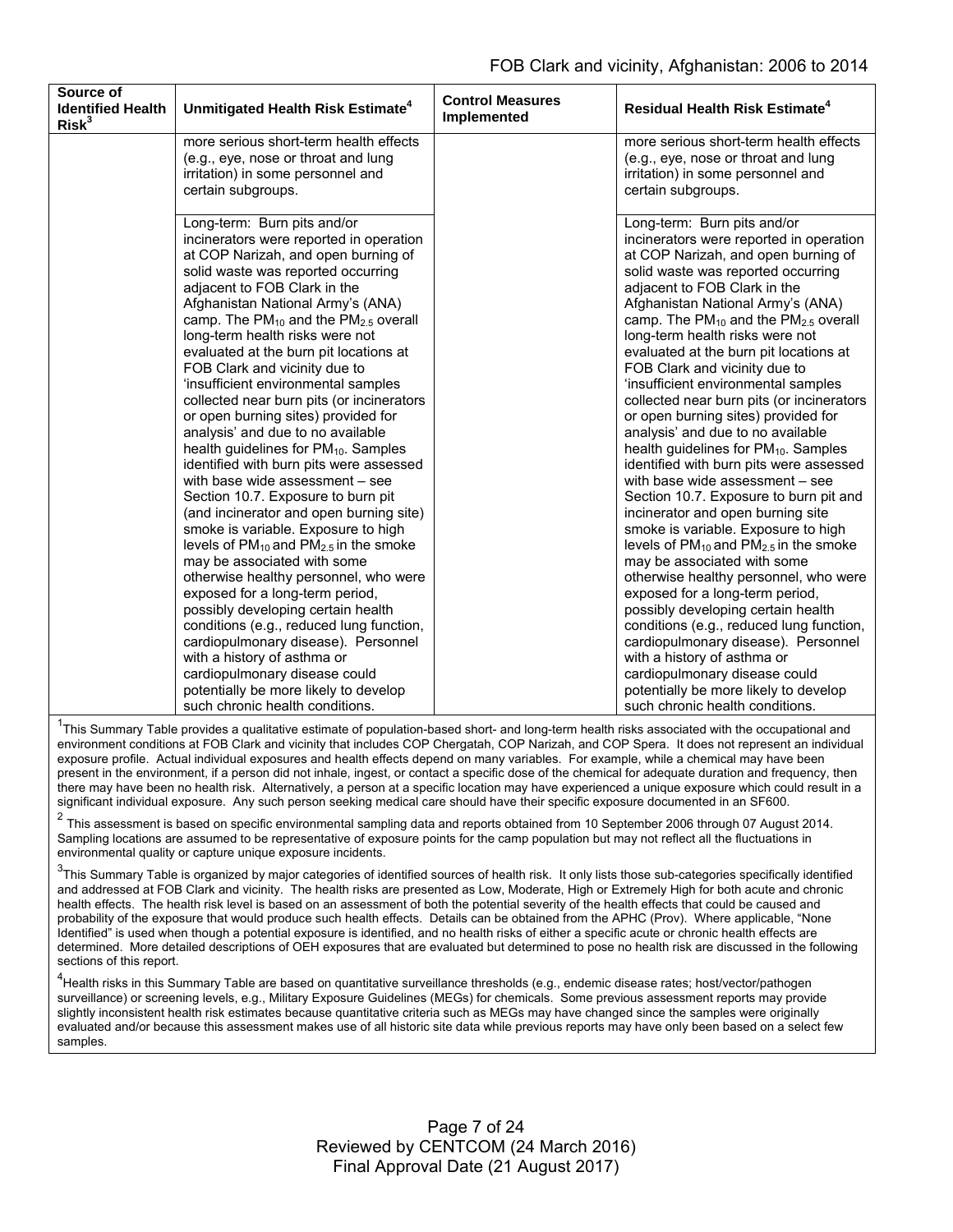# **1 Discussion of Health Risks at FOB Clark and vicinity, Afghanistan by Source**

The following sections provide additional information about the OEH conditions summarized above. All risk assessments were performed using the methodology described in the U.S. Army Public Health Command Technical Guide 230, *Environmental Health Risk Assessment and Chemical Exposure Guidelines for Deployed Military Personnel* (Reference 4). All OEH risk estimates represent residual risk after accounting for preventive controls in place. Occupational exposures and exposures to endemic diseases are greatly reduced by preventive measures. For environmental exposures related to airborne dust, there are limited preventive measures available, and available measures have little efficacy in reducing exposure to ambient conditions.

# **2 Air**

## 2.1 Site-Specific Sources Identified

FOB Clark and vicinity were situated in a dusty semi-arid desert environment. Inhalational exposure to high levels of dust and particulate matter, such as during high winds or dust storms, may result in mild to more serious short-term health effects (e.g., eye, nose or throat and lung irritation) in some personnel. Additionally, certain subgroups of the deployed forces (e.g., those with pre-existing asthma/cardio pulmonary conditions) are at greatest risk of developing notable health effects.

### 2.2 Particulate matter

Particulate matter (PM) is a complex mixture of extremely small particles suspended in the air. The PM includes solid particles and liquid droplets emitted directly into the air by sources such as: power plants, motor vehicles, aircraft, generators, construction activities, fires, and natural windblown dust. The PM can include sand, soil, metals, VOC, allergens, and other compounds such as nitrates or sulfates that are formed by condensation or transformation of combustion exhaust. The PM composition and particle size vary considerably depending on the source. Generally, PM of health concern is divided into two fractions:  $PM_{10}$ , which includes coarse particles with a diameter of 10 micrometers or less, and fine particles less than 2.5 micrometers ( $PM<sub>2.5</sub>$ ), which can reach the deepest regions of the lungs when inhaled. Exposure to excessive PM is linked to a variety of potential health effects.

#### 2.3 Particulate matter, less than 10 micrometers  $(PM_{10})$

## 2.3.1 Exposure Guidelines:

Short Term (24-hour) PM<sub>10</sub> (micrograms per cubic Long-term PM<sub>10</sub> MEG ( $\mu$ g/m<sup>3</sup>): meter, μg/m<sup>3</sup>):

- Negligible MEG =  $250$   $\bullet$  Not defined and not available.
- $\bullet$  Marginal MEG = 420
- Critical MEG = 600

2.3.2 Sample data/Notes:

COP Narizah: A total of three valid PM<sub>10</sub> air samples were collected in 2012. The range of 24-hour PM<sub>10</sub> concentrations was 28  $\mu$ g/m<sup>3</sup> – 153  $\mu$ g/m<sup>3</sup> with an average concentration of 82  $\mu$ g/m<sup>3</sup>. There were not enough samples to assess risk.

2.3.3 Short-term health risks:

Page 8 of 24 Reviewed by CENTCOM (24 March 2016) Final Approval Date (21 August 2017)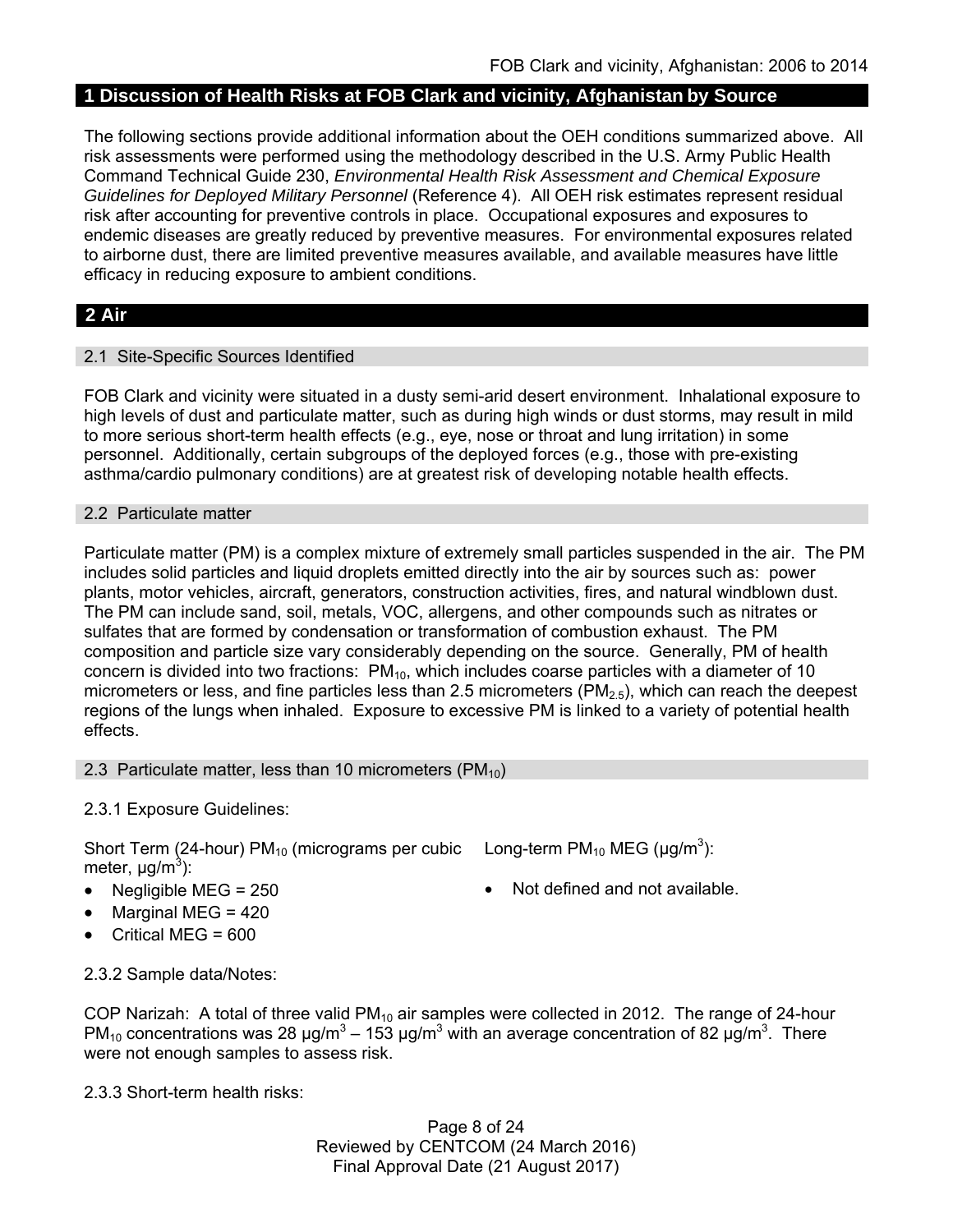## **Insufficient data to assess risk.**

2.3.4 Long-term health risk:

**Not Evaluated-no available health guidelines.** The U. S. Environmental Protection Agency (EPA) has retracted its long-term standard (National Ambient Air Quality Standards, NAAQS) for PM<sub>10</sub> due to an inability to clearly link chronic health effects with chronic  $PM_{10}$  exposure levels.

2.4 Particulate Matter, less than 2.5 micrometers (PM $_{2.5}$ )

2.4.1 Exposure Guidelines:

Short Term (24-hour)  $PM<sub>2.5</sub>$  ( $\mu$ g/m<sup>3</sup>):

): Long-term (1-year)  $PM_{2.5}$  MEGs ( $\mu$ g/m<sup>3</sup>):

- Negligible MEG = 65 Negligible MEG = 15
	- Marginal MEG =  $250$   $\bullet$  Marginal MEG =  $65$
- Critical MEG = 500

2.4.2 Sample data/Notes:

FOB Clark and vicinity: There were only three valid  $PM<sub>2.5</sub>$  air samples collected from 2012-2014. The range of 24-hour PM<sub>2.5</sub> concentrations was 11  $\mu$ g/m<sup>3</sup> – 39  $\mu$ g/m<sup>3</sup> with an average concentration of 24  $\mu$ g/m<sup>3</sup>. There were not enough samples to assess risk.

COP Narizah: There were only two valid  $PM<sub>2.5</sub>$  air samples collected in 2012. The range of 24-hour PM<sub>2.5</sub> concentrations was 113  $\mu$ g/m<sup>3</sup> – 546  $\mu$ g/m<sup>3</sup> with an average concentration of 330  $\mu$ g/m<sup>3</sup>. There were not enough samples to assess risk.

2.4.3 Short-term health risks:

## **Insufficient data to assess risk.**

2.4.4 Long-term health risks:

## **Insufficient data to assess risk.**

2.5 Airborne Metals

2.5.1 Airborne Metals from  $PM_{10}$ 

2.5.1.1 Sample data/Notes:

COP Narizah: A total of three valid  $PM_{10}$  airborne metal samples were collected in 2012. None of the analyzed metals in the collected samples were found at concentrations above the 1-year negligible MEGs. There were not enough samples to assess risk.

2.5.1.2 Short-term health risks:

## **Insufficient data to assess risk.**

2.5.1.3 Long-term health risks:

Page 9 of 24 Reviewed by CENTCOM (24 March 2016) Final Approval Date (21 August 2017)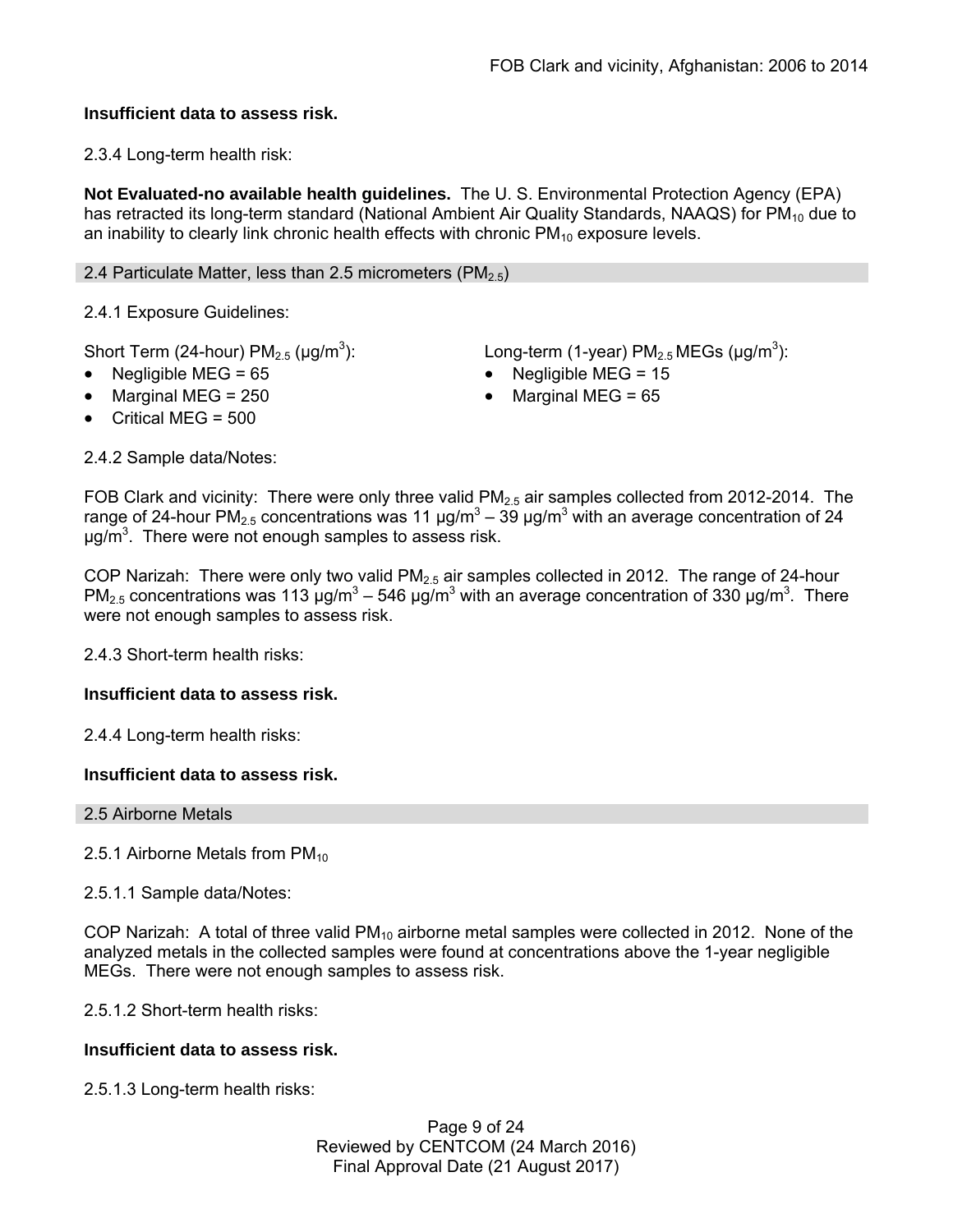### **Insufficient data to assess risk.**

2.5.2 Airborne Metals from  $PM<sub>2.5</sub>$ 

2.5.2.1 Sample data/Notes:

FOB Clark and vicinity: There were only three valid  $PM_{2.5}$  airborne metal samples collected from 2012-2014. None of the analyzed metals in the collected samples were found at concentrations above the 1 year negligible MEGs. There were not enough samples to assess risk.

COP Narizah: There were only two valid  $PM_{2.5}$  airborne metal samples collected in 2012. None of the analyzed metals in the collected samples were found at concentrations above the 1-year negligible MEGs. There were not enough samples to assess risk.

2.5.2.2 Short-term health risks:

### **Insufficient data to assess risk.**

2.5.2.3 Long-term health risks:

### **Insufficient data to assess risk.**

2.6 Volatile Organic Compounds

2.6.1 Sample data/Notes:

FOB Clark and vicinity: There was only one valid VOC air sample collected in 2013. Acrolein was detected above the long term MEG but there were not enough samples to assess chronic risk. There were not enough samples to assess risk.

2.6.2 Short-term health risks:

#### **Insufficient data to assess risk.**

2.6.3 Long-term health risk

**Insufficient data to assess risk.** 

## **3 Soil**

#### 3.1 Site-Specific Sources Identified

#### 3.2 Sample data/Notes:

A total of two valid surface soil samples were collected at FOB Clark and vicinity, six valid surface soil samples were collected at COP Chamkani, and one valid surface soil sample was collected at COP Spera to assess OEH health risk to deployed personnel. The primary soil contamination exposure pathways are dermal contact and dust inhalation. Typical parameters analyzed for included semi volatile organic compounds, heavy metals, polychlorinated biphenyls, pesticides, and herbicides. If the contaminant was known or suspected, other parameters may have been analyzed for (i.e., total

> Page 10 of 24 Reviewed by CENTCOM (24 March 2016) Final Approval Date (21 August 2017)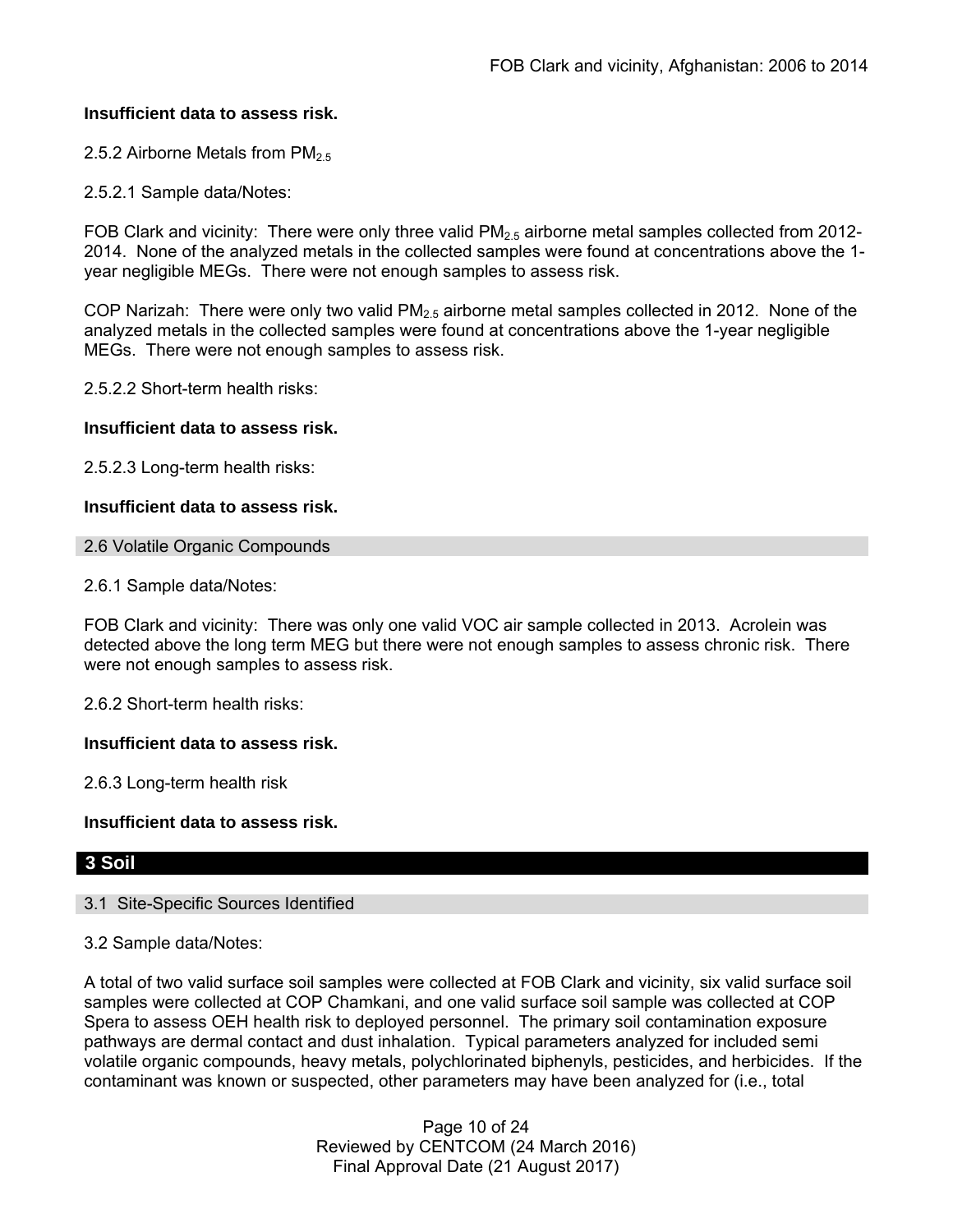petroleum hydrocarbons and polycyclic aromatic hydrocarbons near fuel spills). For the risk assessment, personnel are assumed to remain at this location for 6 months to 1 year.

3.3 Short-term health risk:

**Not an identified source of health risk**. Currently, sampling data for soil are not evaluated for short term (acute) health risks**.**

3.4 Long-term health risk:

**None identified based on available sample data.** No parameters exceeded 1-year Negligible MEGs for dermal contact. The dust inhalation exposure pathway is addressed in Section 2 above.

# **4 Water**

In order to assess the health risk to U.S. personnel from exposure to water in theater, the APHC (Prov) identified the most probable exposure pathways. These are based on the administrative information provided on the field data sheets submitted with the samples taken over the time period being evaluated. It is assumed that 100% of all U.S. personnel at FOB Clark and vicinity were directly exposed to reverse osmosis water purification unit (ROWPU) treated, disinfected fresh bulk water, bottled water, and untreated well water since this classification of water is primarily used for personal hygiene, showering, cooking, and for use at vehicle wash racks. There is a possibility that personnel, particularly at small outlying camps, may use water that is not regularly disinfected for showering, personal hygiene, or cleaning. Field data sheets indicate that bottled water is the only approved source of drinking water, however, in instances where bottled water was unavailable, ROWPU treated water was used.

## 4.1 Drinking Water: Bottled or Treated Water

#### 4.1.1 Site-Specific Sources Identified

## 4.1.2 Sample data/Notes:

To assess the potential for adverse health effects to troops, the following assumptions were made about dose and duration: A conservative (protective) assumption was that personnel routinely ingested 5 liters per day (L/day) of bottled water for up to 365 days (1-year). It was further assumed that control measures were not used. Drinking water samples were only collected at FOB Clark but there were not enough samples collected to assess risk for each year. A total of two valid drinking water samples were collected in 2009, two valid drinking water samples were collected in 2010, one valid drinking water sample was collected in 2012, two valid drinking water samples were collected in 2013, and one valid drinking water sample was collected in 2014. No parameters exceeded their respective MEGs in any of the available drinking water samples.

## 4.1.3 Short-term health risk:

#### **Insufficient data to assess risk.**

4.1.4 Long-term health risk:

## **Insufficient data to assess risk.**

#### 4.2 Non-Drinking Water: Disinfected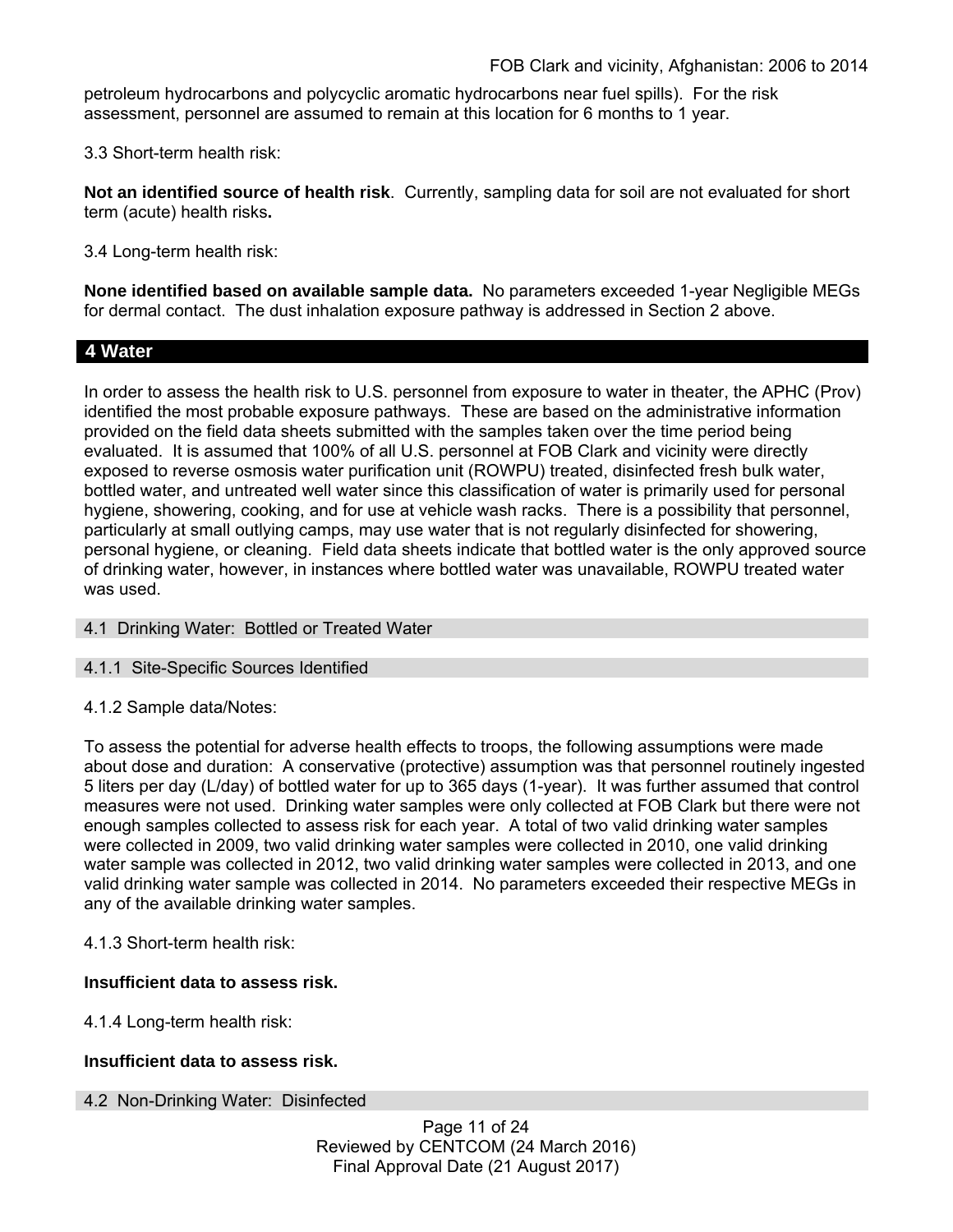#### 4.2.1 Site-Specific Sources Identified

Although the primary route of exposure for most microorganisms is ingestion of contaminated water, dermal exposure to some microorganisms, chemicals, and biologicals may also cause adverse health effects. Complete exposure pathways would include drinking, brushing teeth, personal hygiene, cooking, providing medical and dental care using a contaminated water supply or during dermal contact at vehicle or aircraft wash racks.

#### 4.2.2 Sample data/Notes:

To assess the potential for adverse health effects to troops the following assumptions were made about dose and duration: All U.S. personnel at this location were expected to remain at this site for approximately 1 year. A conservative (protective) assumption is that personnel routinely consumed less than 5L/day of non-drinking water for up to 365 days (1-year). It is further assumed that control measures and/or personal protective equipment were not used. A total of two disinfected bulk water (Non-Drinking) samples were collected at FOB Clark and vicinity in 2006 and 2013, one non-drinking water sample was collected at COP Chergatah in 2012, and six non-drinking water samples were collected at COP Narizah from 2009-2010 and 2012 were evaluated for this health risk assessment. No parameters exceeded their respective MEGs in any of the available drinking water samples.

4.2.3 Short-term health risks:

#### **Insufficient data to assess risk.**

4.2.4 Long-term health risks:

#### **Insufficient data to assess risk.**

#### **5 Military Unique**

#### 5.1 Chemical Biological, Radiological Nuclear Weapons

No specific hazard sources were documented in the Defense Occupational and Environmental Health Readiness System (DOEHRS) or the Military Exposure Surveillance Library (MESL) from 10 September 2006 through 07 August 2014 timeframe (References 1 and 5).

#### 5.2 Depleted Uranium

No specific hazard sources were documented in the DOEHRS or MESL from 10 September 2006 through 07 August 2014 timeframe (References 1 and 5).

#### 5.3 Ionizing Radiation

No specific hazard sources were documented in the DOEHRS or MESL from 10 September 2006 through 07 August 2014 timeframe (References 1 and 5).

#### 5.4 Non-Ionizing Radiation

No specific hazard sources were documented in the DOEHRS or MESL from 10 September 2006 through 07 August 2014 timeframe (References 1 and 5).

> Page 12 of 24 Reviewed by CENTCOM (24 March 2016) Final Approval Date (21 August 2017)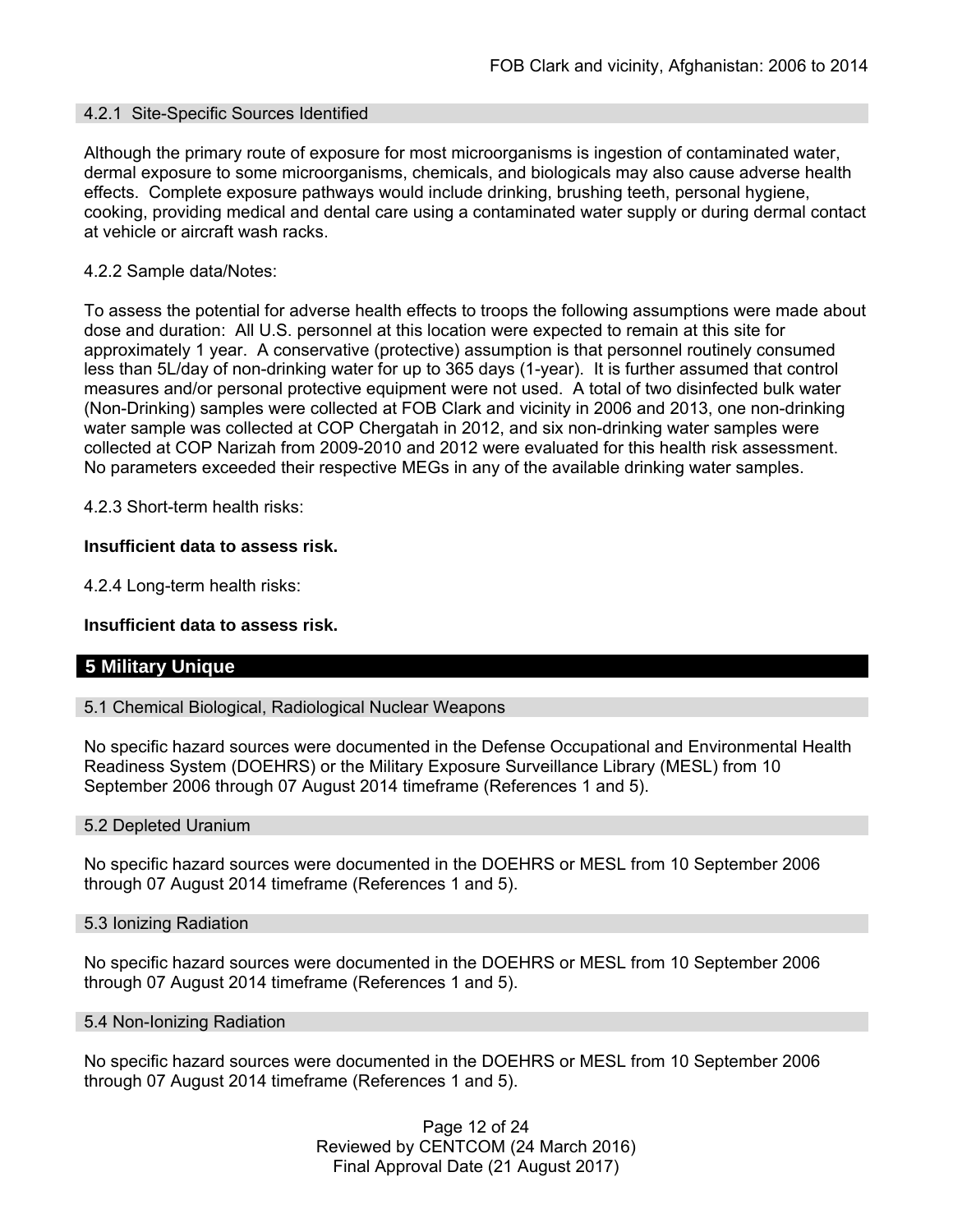# **6 Endemic Diseases**

This document lists the endemic diseases reported in the region, its specific health risks and severity and general health information about the diseases. CENTCOM Modification (MOD) 12 (Reference 6) lists deployment requirements, to include immunizations and chemoprophylaxis, in effect during the timeframe of this POEMS.

### 6.1 Food borne and Waterborne Diseases

Food borne and waterborne diseases in the area are transmitted through the consumption of local food and water. Local unapproved food and water sources (including ice) are heavily contaminated with pathogenic bacteria, parasites, and viruses to which most U.S. Service Members have little or no natural immunity. Effective host nation disease surveillance does not exist within the country. Only a small fraction of diseases are identified or reported in host nation personnel. Diarrheal diseases are expected to temporarily incapacitate a very high percentage of U.S. personnel within days if local food, water, or ice is consumed. Hepatitis A and typhoid fever infections typically cause prolonged illness in a smaller percentage of unvaccinated personnel. Vaccinations are required for DoD personnel and contractors. In addition, although not specifically assessed in this document, significant outbreaks of viral gastroenteritis (e.g., norovirus) and food poisoning (e.g., *Bacillus cereus*, *Clostridium perfringens*, *Staphylococcus*) may occur. Key disease risks are summarized below:

Mitigation strategies were in place and included consuming food and water from approved sources, vaccinations (when available), frequent hand washing and general sanitation practices.

6.1.1 Diarrheal diseases (bacteriological)

**High, mitigated to Low**: Diarrheal diseases are expected to temporarily incapacitate a very high percentage of personnel (potentially over 50% per month) within days if local food, water, or ice is consumed. Mitigation strategies in place include consumption of approved food, water, and ice; hand washing; and applied food/water safety mechanisms. Field conditions (including lack of hand washing and primitive sanitation) may facilitate person-to-person spread and epidemics. Typically diarrheal diseases are a mild disease treated in an outpatient setting with recovery and return to duty in less than 72 hours with appropriate therapy. A small proportion of infections may require greater than 72 hours limited duty, or hospitalization.

6.1.2 Hepatitis A, typhoid/paratyphoid fever, and diarrhea-protozoal

**High, mitigated to Low**: Unmitigated health risk to U.S. personnel is high year round for hepatitis A and typhoid/paratyphoid fever, and Moderate for diarrhea-protozoal. Mitigation strategies in place include immunization, consumption of approved food, water, and ice; hand washing; and applied food/water safety mechanisms. U.S. Personnel did not drink untreated water, and vaccination for Hepatitis A is required for deployment into the CENTCOM Area or Responsibility (AOR). Hepatitis A, typhoid/paratyphoid fever, and diarrhea-protozoal disease may cause prolonged illness in a small percentage of personnel (less than 1% per month). Although much rarer, other potential diseases in this area that are also considered a Moderate risk include: hepatitis E, diarrhea-cholera, and brucellosis.

## 6.1.3 Polio

**Low**: Potential health risk to U.S. personnel is Low. Despite a concerted global eradication campaign, poliovirus continues to affect children and adults in Afghanistan. Polio is a highly infectious disease that invades the nervous system. The virus is transmitted by person-to-person, typically by hands, food

> Page 13 of 24 Reviewed by CENTCOM (24 March 2016) Final Approval Date (21 August 2017)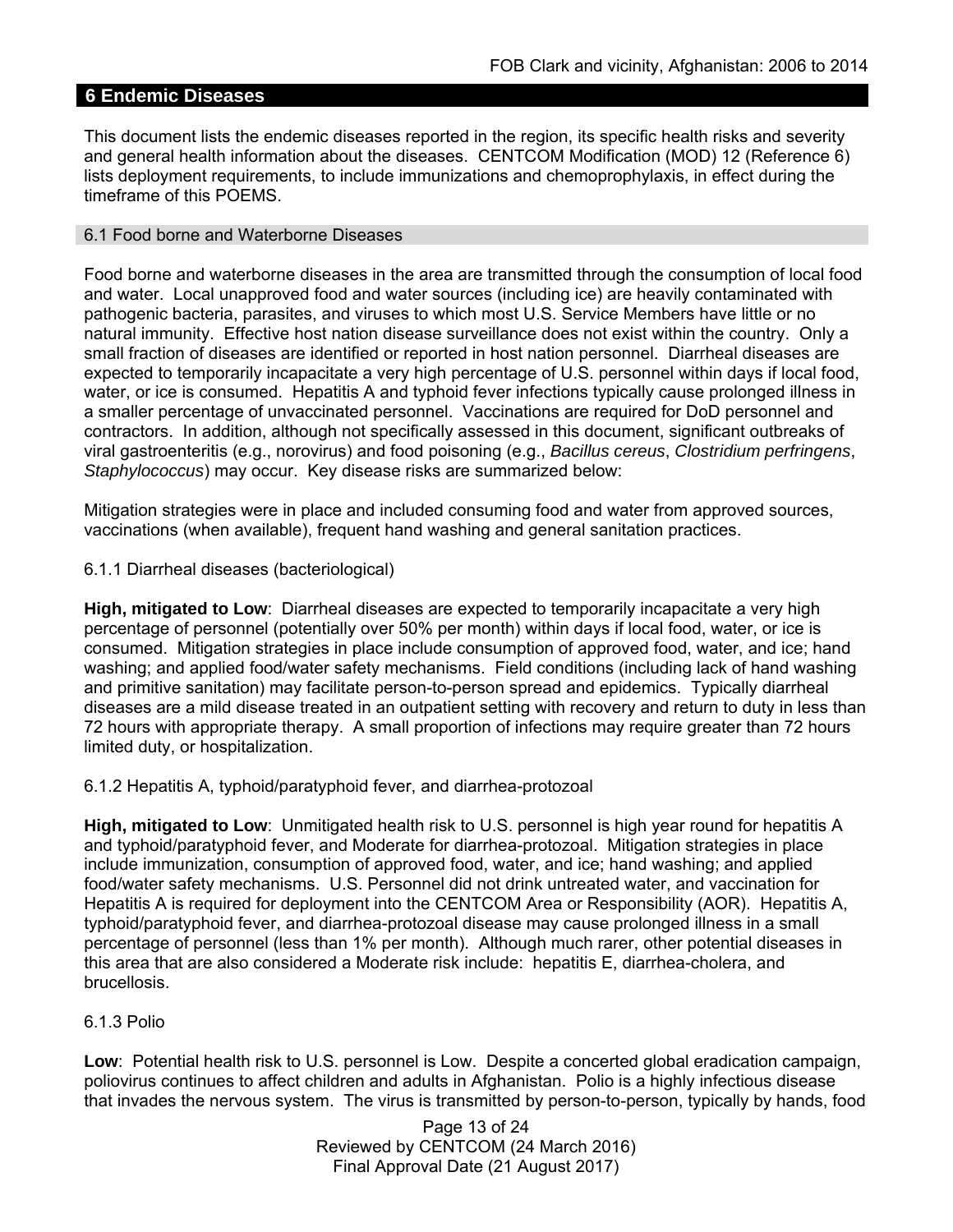or water contaminated with fecal matter or through direct contact with the infected person's saliva. An infected person may spread the virus to others immediately before and about 1 to 2 weeks after symptoms appear. The virus can live in an infected person's feces for many weeks. About 90% of people infected have no symptoms, and about 1% have a very severe illness leading to muscle weakness, difficulty breathing, paralysis, and sometimes death. People who do not have symptoms can still pass the virus to others and make them sick.

## 6.1.4 Short-term Health Risks:

**Variable, unmitigated; Low, mitigated**: The overall unmitigated short-term risk associated with food borne and waterborne diseases are considered High (bacterial diarrhea, hepatitis A, typhoid/paratyphoid fever) to Moderate (diarrhea-cholera, diarrhea-protozoal, brucellosis, hepatitis E) to Low (polio) if local food or water is consumed. Preventive Medicine measures reduced the risk to Low. Confidence in the health risk estimate is high.

## 6.1.5 Long-term Health Risks:

# **None identified based on available data.**

## 6.2 Arthropod Vector-Borne Diseases

During the warmer months, the climate and ecological habitat support populations of arthropod vectors, including mosquitoes, ticks, mites, and sandflies. Significant disease transmission is sustained countrywide, including urban areas. Malaria, the major vector-borne health risk in Afghanistan, is capable of debilitating a high percentage of personnel for up to a week or more. Mitigation strategies were in place and included proper wear of treated uniforms, application of repellent to exposed skin, and use of bed nets and chemoprophylaxis (when applicable). Additional methods included the use of pesticides, reduction of pest/breeding habitats, and engineering controls.

## 6.2.1 Malaria

**High, mitigated to Low:** Potential unmitigated risk to U.S. personnel is High during warmer months (typically April through November) but reduced to low with mitigation measures. Malaria incidents are often associated with the presence of agriculture activity, including irrigation systems and standing water, which provide breeding habitats for vectors. A small number of cases may occur among personnel exposed to mosquito (Anopheles spp.) bites. Malaria incidents may cause debilitating febrile illness typically requiring 1 to 7 days of inpatient care, followed by return to duty. Severe cases may require intensive care or prolonged convalescence. Mitigation strategies in place include Individual Protective Measure practices, taking Malaria chemoprophylaxis, permethrin treated uniforms, pesticides, reduction of pest/breading habitats, and engineering controls.

#### 6.2.2 Leishmaniasis

**Moderate, mitigated to Low**: The disease risk is Moderate during the warmer months when sandflies are most prevalent, but reduced to low with mitigation measures. Mitigation strategies in place include Individual Protective Measures (IPM) practices, permethrin treated uniforms, pesticides, reduction of pest/breeding habitats, and engineering controls. Leishmaniasis is transmitted by sand flies. There are two forms of the disease; cutaneous (acute form) and visceral (a more latent form of the disease). The leishmaniasis parasites may survive for years in infected individuals and this infection may go unrecognized by physicians in the U.S. when infections become symptomatic years later. Cutaneous infection is unlikely to be debilitating, though lesions may be disfiguring. Visceral leishmaniasis disease can cause severe febrile illness which typically requires hospitalization with convalescence over 7 days.

> Page 14 of 24 Reviewed by CENTCOM (24 March 2016) Final Approval Date (21 August 2017)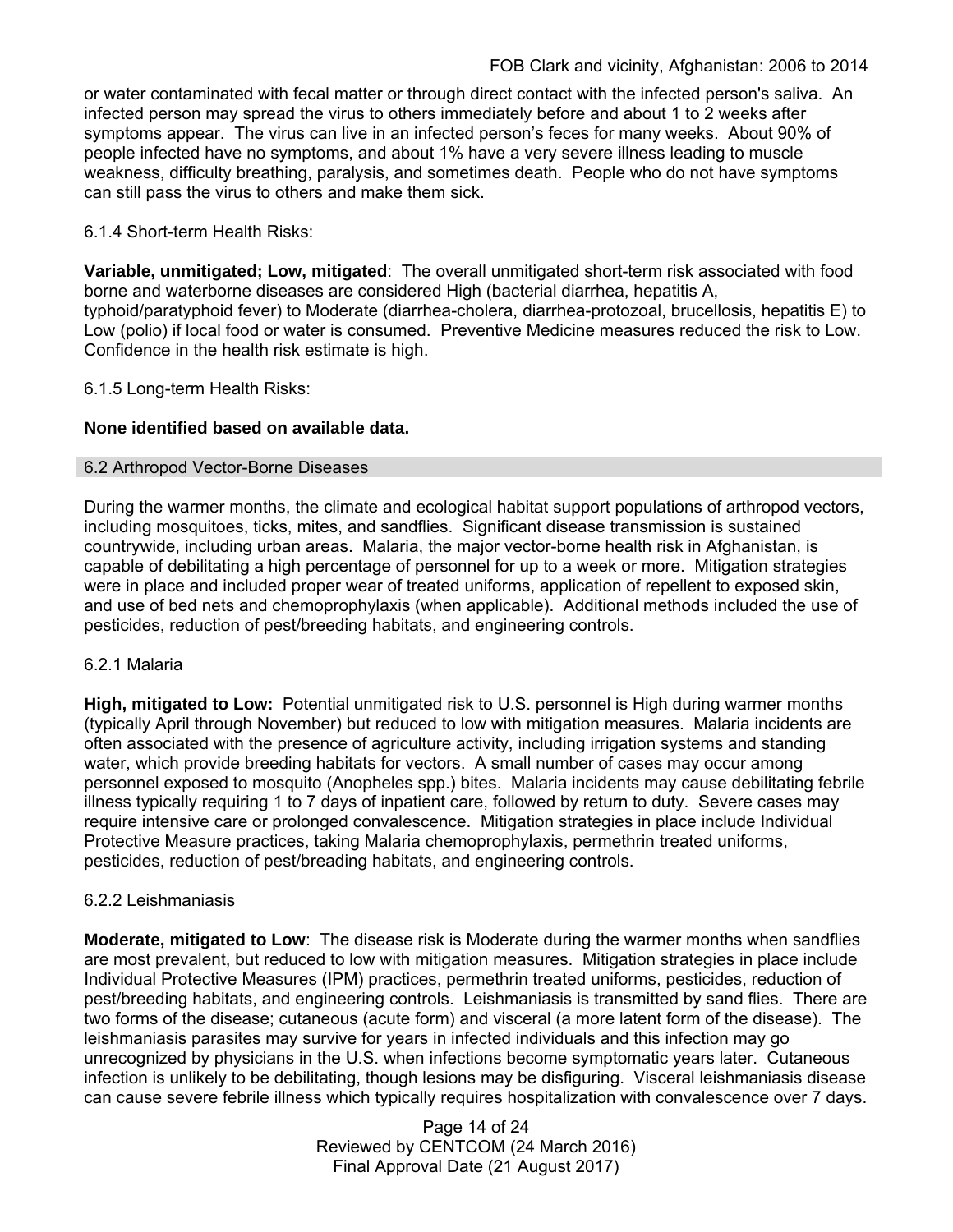# 6.2.3 Crimean-Congo hemorrhagic fever

**Moderate, mitigated to Low**: Unmitigated risk is moderate, but reduced to low with mitigation measures. Crimean-Congo hemorrhagic fever occurs in rare cases (less than 0.1% per month attack rate in indigenous personnel) and is transmitted by tick bites or occupational contact with blood or secretions from infected animals. The disease typically requires intensive care with fatality rates from 5% to 50%.

# 6.2.4 Sandfly fever

**Moderate, mitigated to Low**: Sandfly fever has a Moderate risk with potential disease rates from 1% to 10% per month under worst case conditions. Mitigation measures reduced the risk to low. The disease is transmitted by sandflies and occurs more commonly in children though adults are still at risk. Sandfly fever disease typically results in debilitating febrile illness requiring 1 to 7 days of supportive care followed by return to duty.

# 6.2.5 Plague

**Low:** Potential health risk to U.S. personnel is Low year round. Bubonic plague typically occurred as sporadic cases among people who come in contact with wild rodents and their fleas during work, hunting, or camping activities. Outbreaks of human plague are rare and typically occur in crowded urban settings associated with large increases in infected commensal rats (*Rattus rattus*) and their flea populations. Some untreated cases of bubonic plague may develop into secondary pneumonic plague. Respiratory transmission of pneumonic plague is rare but has the potential to cause significant outbreaks. Close contact is usually required for transmission. In situations where respiratory transmission of plague is suspected, weaponized agent must be considered. Extremely rare cases (less than 0.01% per month attack rate) could occur. Incidence could result in potentially severe illness which may require more than 7 days of hospitalization and convalescence.

## 6.2.6 Typhus-miteborne (scrub typhus)

**Moderate, mitigated to Low:** Potential health risk to U.S. personnel is Moderate during warmer months (typically March through November) when vector activity is highest. Mitigation measures reduced the risk to low. Mite-borne typhus is a significant cause of febrile illness in local populations with rural exposures in areas where the disease is endemic. Large outbreaks have occurred when non-indigenous personnel such as military forces enter areas with established local transmission. The disease is transmitted by the larval stage of trombiculid mites (chiggers), which are typically found in areas of grassy or scrubby vegetation, often in areas which have undergone clearing and regrowth. Habitats may include sandy beaches, mountain deserts, cultivated rice fields, and rain forests. Although data are insufficient to assess potential disease rates, attack rates can be very high (over 50%) in groups of personnel exposed to heavily infected "mite islands" in focal areas. The disease can cause debilitating febrile illness typically requiring 1 to 7 days of inpatient care, followed by return to duty.

## 6.2.7 West Nile fever

**Low**: West Nile fever is present. The disease is maintained by the bird population and transmitted to humans via mosquito vector. Typically, infections in young, healthy adults were asymptomatic although fever, headache, tiredness, body aches (occasionally with a skin rash on trunk of body), and swollen lymph glands can occurred. This disease is associated with a low risk estimate.

> Page 15 of 24 Reviewed by CENTCOM (24 March 2016) Final Approval Date (21 August 2017)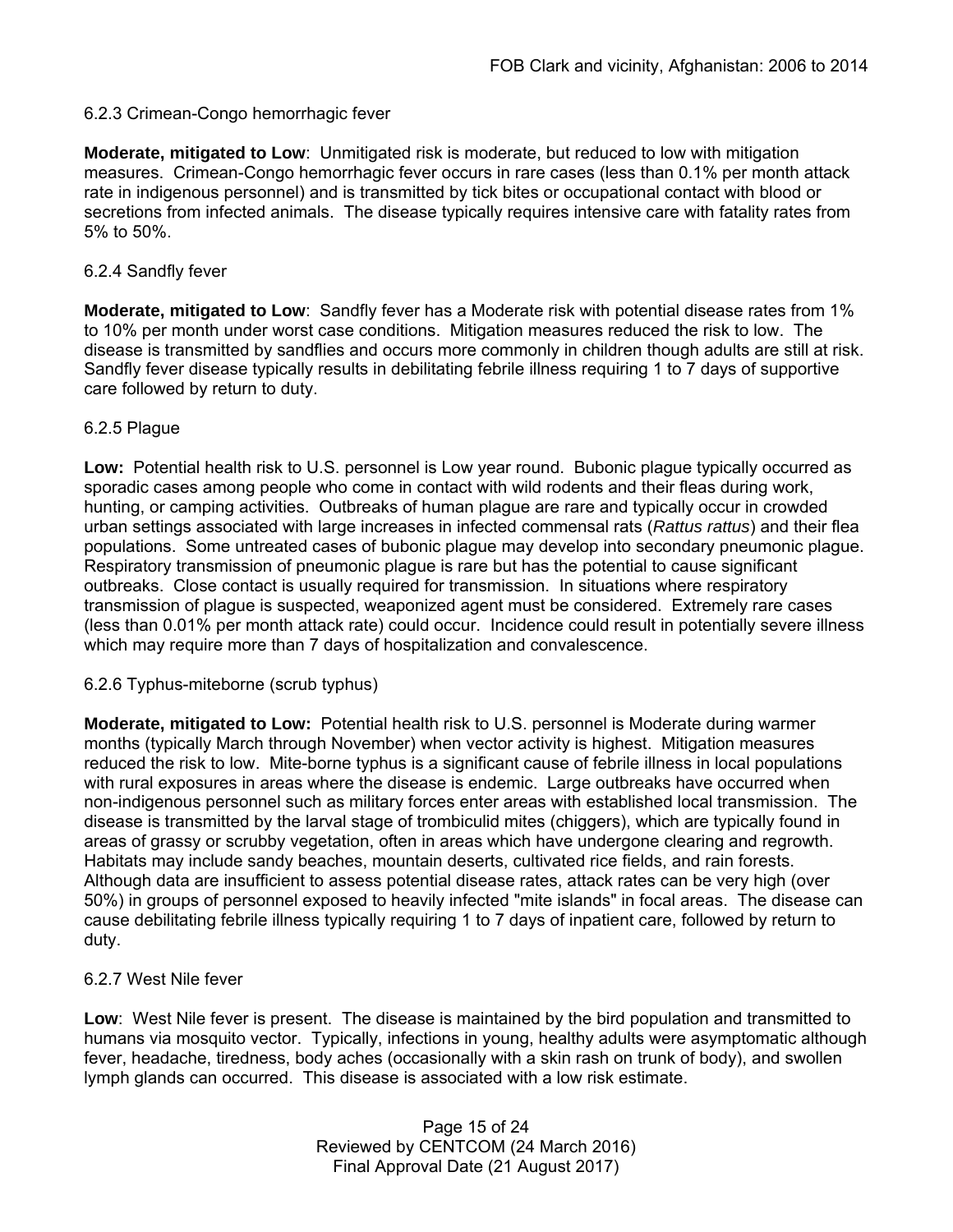### 6.2.8 Short-term health risks:

**Low:** The unmitigated health risk estimate is High for malaria (infection rate of less than 1% per month), Moderate for leishmaniasis-cutaneous (acute), Crimean-Congo hemorrhagic fever, sandfly fever, typhus-miteborne; and Low for, the plague and West Nile fever. Health risk is reduced to low by proper wear of the uniform, application of repellent to exposed skin, and appropriate chemoprophylaxis. Confidence in health risk estimate was high.

### 6.2.9 Long-term health risks:

**Low:** The unmitigated risk is moderate for leishmaniasis-visceral (chronic). Risk is reduced to Low by proper wear of the uniform and application of repellent to exposed skin. Confidence in the risk estimate is high.

#### 6.3 Water Contact Diseases

Operations or activities that involve extensive water contact may result in personnel being temporarily debilitated with leptospirosis in some locations. Leptospirosis health risk typically increases during flooding. In addition, although not specifically assessed in this document, bodies of surface water are likely to be contaminated with human and animal waste. Activities such as wading or swimming may result in exposures to enteric diseases such as diarrhea and hepatitis via incidental ingestion of water. Prolonged water contact also may lead to the development of a variety of potentially debilitating skin conditions such as bacterial or fungal dermatitis . Mitigation strategies were in place and included avoiding water contact and recreational water activities, proper wear of uniform (especially footwear), and protective coverings for cuts/abraded skin.

### 6.3.1 Leptospirosis

**Moderate, mitigated to Low**: Human infections occur seasonally (typically April through November) through exposure to water or soil contaminated by infected animals and is associated with wading, and swimming in contaminated, untreated open water. The occurrence of flooding after heavy rainfall facilitates the spread of the organism because as water saturates the environment *Leptospira* present in the soil passes directly into surface waters. *Leptospira* can enter the body through cut or abraded skin, mucous membranes, and conjunctivae. Infection may also occur from ingestion of contaminated water. The acute, generalized illness associated with infection may mimic other tropical diseases (for example, dengue fever, malaria, and typhus), and common symptoms include fever, chills, myalgia, nausea, diarrhea, cough, and conjunctival suffusion. Manifestations of severe disease can include jaundice, renal failure, hemorrhage, pneumonitis, and hemodynamic collapse. Recreational activities involving extensive water contact may result in personnel being temporarily debilitated with leptospirosis. Incidence could result in debilitating febrile illness typically requiring 1 to 7 days of inpatient care, followed by return to duty; some cases may require prolonged convalescence. Mitigation strategies in place include avoiding water contact and recreational water activities; proper wear of uniform, especially footwear, and protective coverings for cuts/abraded skin. This disease is associated with a Moderate health risk estimate.

6.3.2 Short-term health risks:

**Low:** Unmitigated Health risk of leptospirosis is Moderate during warmer months. Mitigation measures reduce the risk to Low. Confidence in the health risk estimate is high.

6.3.3 Long-term health risks: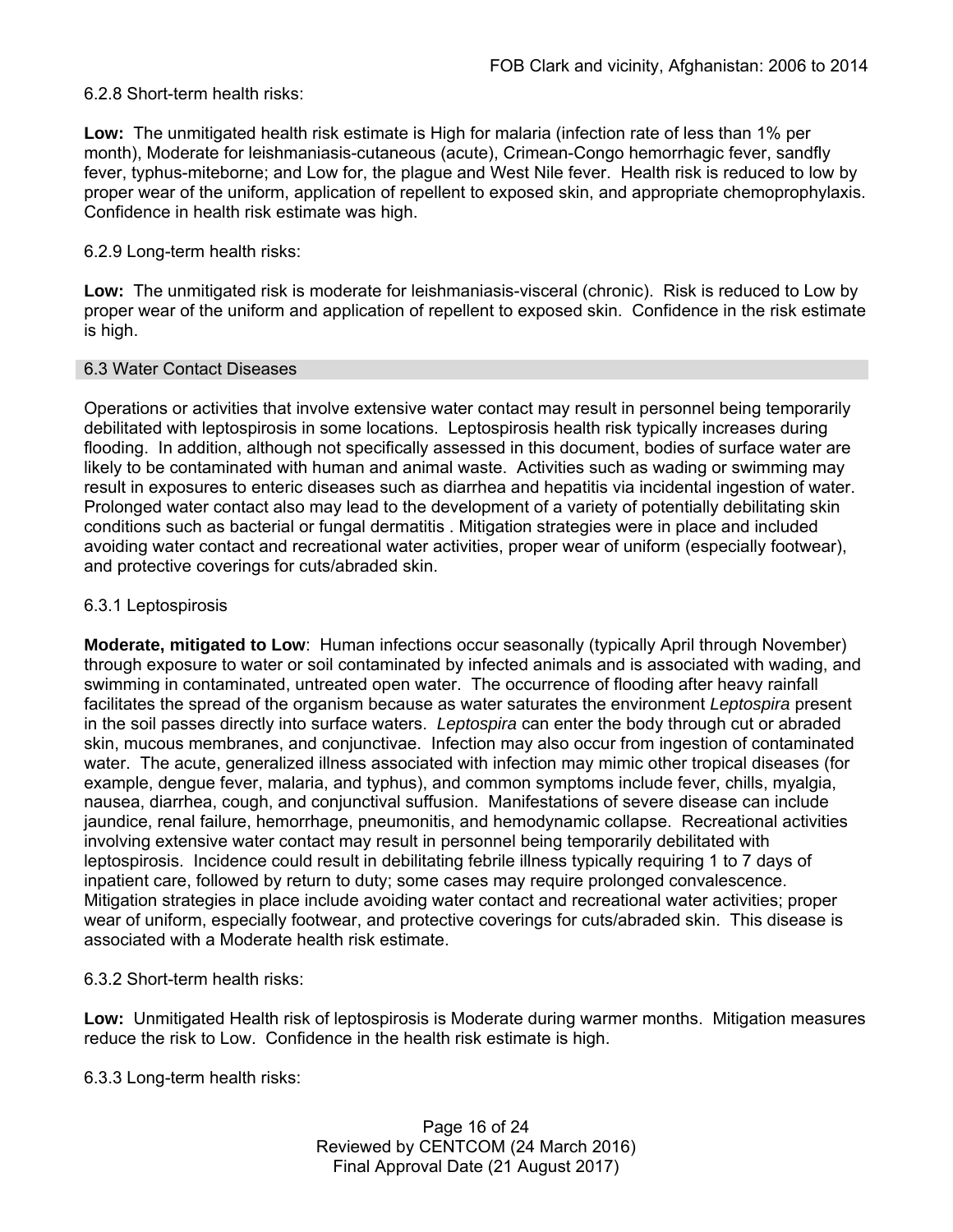# **None identified based on available data.**

#### 6.4 Respiratory Diseases

Although not specifically assessed in this document, deployed U.S. forces may be exposed to a wide variety of common respiratory infections in the local population. These include influenza, pertussis, viral upper respiratory infections, viral and bacterial pneumonia, and others. The U.S. military populations living in close-quarter conditions are at risk for substantial person-to-person spread of respiratory pathogens. Influenza is of particular concern because of its ability to debilitate large numbers of unvaccinated personnel for several days. Mitigation strategies were in place and included routine medical screenings, vaccination, enforcing minimum space allocation in housing units, implementing head-to-toe sleeping in crowded housing units, implementation of proper personal protective equipment when necessary for healthcare providers and detention facility personnel.

## 6.4.1 TB

**Moderate, mitigated to Low:** Potential health risk to U.S. personnel is Moderate, mitigated to Low, year round. Transmission typically requires close and prolonged contact with an active case of pulmonary or laryngeal TB, although it also can occur with more incidental contact. Individuals with prolonged indoor exposure to the local population are at increased risk for latent TB infection. Additional mitigation included active case isolation in negative pressure rooms, where available.

### 6.4.2 Meningococcal meningitis

**Low:** Meningococcal meningitis poses a Low risk and is transmitted from person to person through droplets of respiratory or throat secretions. Close and prolonged contact facilitates the spread of this disease. Meningococcal meningitis is potentially a very severe disease typically requiring intensive care; fatalities may occur in 5-15% of cases.

6.4.3 Short-term health risks:

**Low:** Moderate (TB) to Low (for meningococcal meningitis). Overall risk was reduced to Low with mitigation measures. Confidence in the health risk estimate is high.

## 6.4.4 Long-term health risks:

**None identified based on available data:** Tuberculosis is evaluated as part of the post deployment health assessment. A TB skin test is required post-deployment if potentially exposed and is based upon individual service policies.

#### 6.5 Animal-Contact Diseases

## 6.5.1 Rabies

**Moderate, mitigated to Low:** Rabies posed a year-round moderate risk. Occurrence in local animals was well above U.S. levels due to the lack of organized control programs. Dogs are the primary reservoir of rabies in Afghanistan, and a frequent source of human exposure. Rabies is transmitted by exposure to the virus-laden saliva of an infected animal, typically through bites, but could occur from scratches contaminated with the saliva. A U.S. Army Soldier deployed to Afghanistan from May 2010 to May 2011 died of rabies in New York on 31 August 2011 (Reference 7). Laboratory results indicated the Soldier was infected from contact with a dog while deployed. Although the vast majority (>99%) of persons who develop rabies disease will do so within a year after a risk exposure, there have been rare

> Page 17 of 24 Reviewed by CENTCOM (24 March 2016) Final Approval Date (21 August 2017)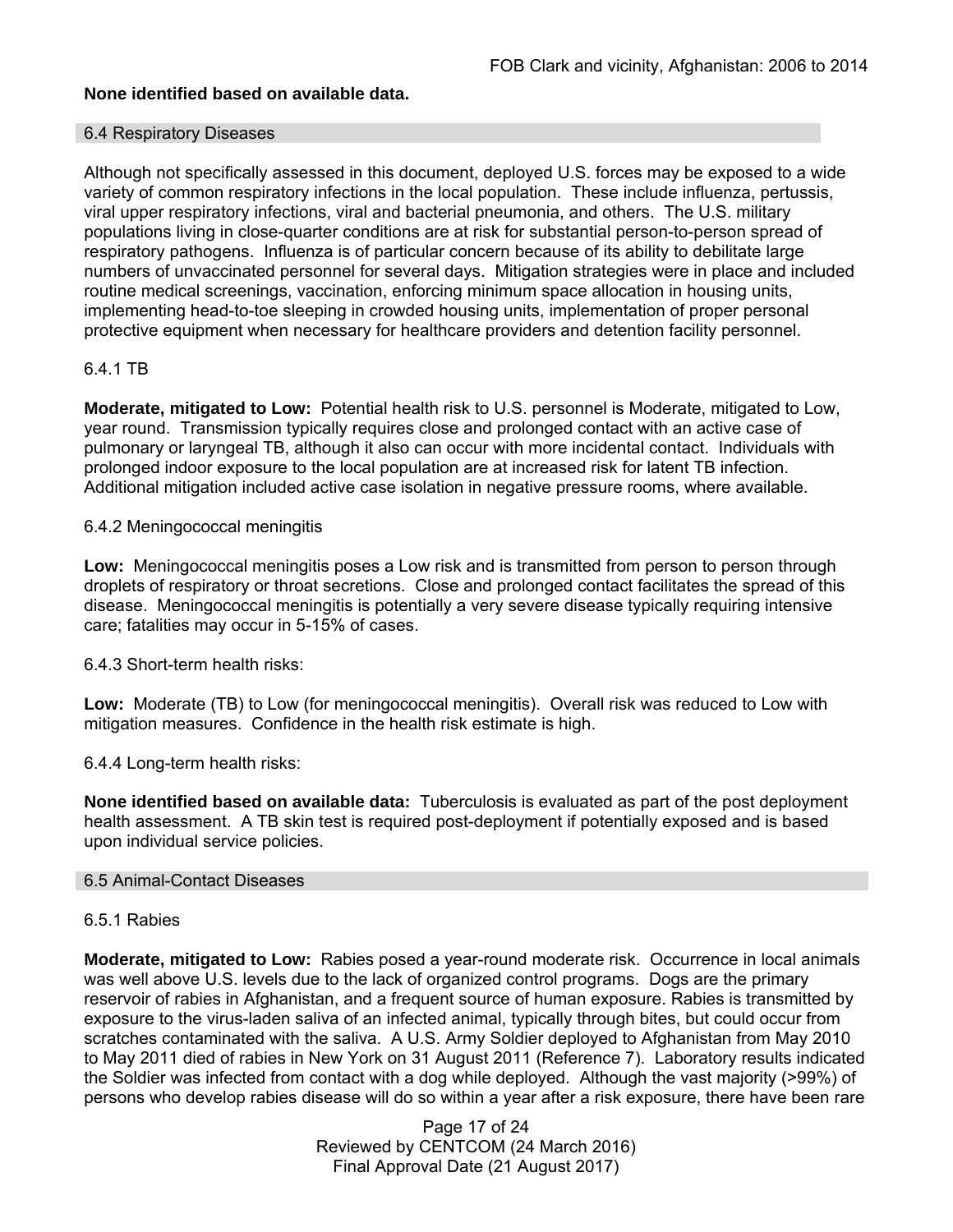reports of individuals presenting with rabies disease up to six years or more after their last known risk exposure. Mitigation strategies included command emphasis of CENTCOM GO 1B, reduction of animal habitats, active pest management programs, and timely treatment of feral animal scratches/bites.

# 6.5.2 Anthrax

**Low:** Anthrax cases are rare in indigenous personnel, and pose a Low risk to U.S. personnel. Anthrax is a naturally occurring infection; cutaneous anthrax is transmitted by direct contact with infected animals or carcasses, including hides. Eating undercooked infected meat may result in contracting gastrointestinal anthrax. Pulmonary anthrax is contracted through inhalation of spores and is extremely rare. Mitigation measures included consuming approved food sources, proper food preparation and cooking temperatures, avoidance of animals and farms, dust abatement when working in these areas, vaccinations, and proper PPE for personnel working with animals.

## 6.5.3 Q-Fever

**Moderate, mitigated to Low:** Potential health risk to U.S. personnel is Moderate, but mitigated to Low, year round. Rare cases are possible among personnel exposed to aerosols from infected animals, with clusters of cases possible in some situations. Significant outbreaks (affecting 1-50%) can occur in personnel with heavy exposure to barnyards or other areas where animals are kept. Unpasteurized milk may also transmit infection. The primary route of exposure is respiratory, with an infectious dose as low as a single organism. Incidence could result in debilitating febrile illness, sometimes presenting as pneumonia, typically requiring 1 to 7 days of inpatient care followed by return to duty. Mitigation strategies in place as listed in paragraph 6.5.2 except for vaccinations.

## 6.5.4 H5N1 avian influenza

**Low:** Potential health risk to U.S. personnel is Low. Although H5N1 avian influenza (AI) is easily transmitted among birds, bird-to-human transmission is extremely inefficient. Human-to-human transmission appears to be exceedingly rare, even with relatively close contact. Extremely rare cases (less than 0.01% per month attack rate) could occur. Incidence could result in very severe illness with fatality rate higher than 50 percent in symptomatic cases. Mitigation strategies included avoidance of birds/poultry and proper cooking temperatures for poultry products.

## 6.5.5 Short-term health risks:

**Low:** The short-term unmitigated risk is Moderate for rabies, and Q-fever, to Low for anthrax, and H5N1 avian influenza. Mitigation measures reduced the overall risk to Low.Confidence in risk estimate is high.

6.5.6 Long-term health risks:

**Low:** A Low long term risk exists for rabies because, in rare cases, the incubation period for rabies can be several years.

## **7 Venomous Animals**

All information was taken directly from the Armed Forces Pest Management Board (Reference 8) and the Clinical Toxinology Resources web site from the University of Adelaide, Australia (Reference 9). The species listed below have home ranges that overlap the location of FOB Clark and vicinity, and may present a health risk if they are encountered by personnel. See Section 9 for more information

> Page 18 of 24 Reviewed by CENTCOM (24 March 2016) Final Approval Date (21 August 2017)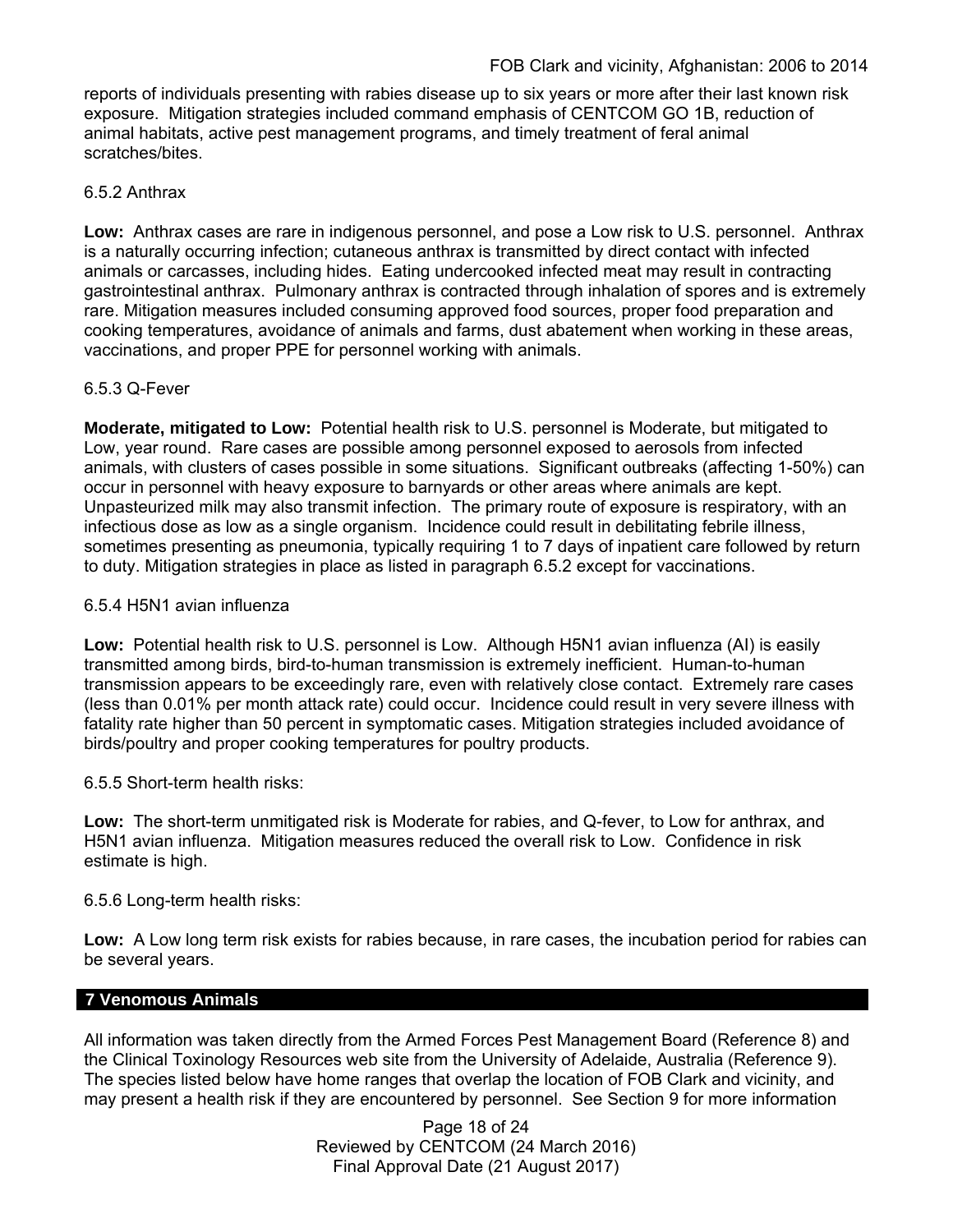about pesticides and pest control measures.

7.1 Spiders

 *Latrodectus dahlia* (widow spider): Severe envenoming possible, potentially lethal. However, venom effects are mostly minor and even significant envenoming is unlikely to be lethal.

# 7.2 Scorpions

 *Androctonus amoreuxi,* and *Androctonus baluchicus*: Severe envenoming possible, potentially lethal. Severe envenoming may produce direct or indirect cardio toxicity, with cardiac arrhythmias, cardiac failure. Hypovolaemic hypotension possible in severe cases due to fluid loss through vomiting and sweating.

 *Compsobuthus rugosulus, Mesobuthus caucasicus, Mesobuthus eupeus, Mesobuthus macmahoni, Orthochirus afghanus*, *Orthochirus bicolor, Orthochirus Jalalabadensis, Orthochirus pallidus, Orthochirus samrchelsis*, and *Orthochirus scrobiculosus*: There are a number of dangerous Buthid scorpions, but there are also some known to cause minimal effects only. Without clinical data it is unclear where these species fit within that spectrum.

 *Hottentotta alticola*, and *Hottentotta saulcyi*: Moderate envenoming possible but unlikely to prove lethal. Stings by these scorpions are likely to cause only short lived local effects, such as pain, without systemic effects.

 *Scorpiops afghanus*: Mild envenoming only, not likely to prove lethal. Stings by these scorpions are likely to cause only short lived local effects, such as pain, without systemic effects.

## 7.3 Snakes

 *Echis carinatus sochureki* (Sochurek's saw-scaled viper), *Gloydius halys* (Haly's pit viper): Severe envenoming possible, potentially lethal. Bites may cause moderate to severe coagulopathy and haemorrhagins causing extensive bleeding.

 *Macrovipera lebetina obtuse* (Levantine viper, and *Macrovipera lebetina turanica* (Levantine viper): Severe envenoming possible, potentially lethal. Bites may cause mild to severe local effects, shock & coagulopathy.

 *Bungarus caeruleus* (Common krait): Severe envenoming likely, high lethality potential. Krait bites can cause moderate to severe flaccid paralysis, respiratory failure, requiring intubation & ventilation in severe cases. Most victims bitten while asleep in huts at night. Bites may produce invisible or barely perceptible puncture marks. Human mortality rate is high without use of antivenom. Antivenom may prevent worsening of paralysis, but may not reverse established paralysis.

## 7.4 Short-term health risk:

**Low:** If encountered, effects of venom vary with species from mild localized swelling (e.g., widow spider) to potentially lethal effects (e.g., *Androctonus baluchicus*). See effects of venom above. Mitigation strategies included avoiding contact, proper wear of uniform (especially footwear), and timely medical treatment. Confidence in the health risk estimate is low (Reference 4, Table 3-6).

7.5 Long-term health risk:

Page 19 of 24 Reviewed by CENTCOM (24 March 2016) Final Approval Date (21 August 2017)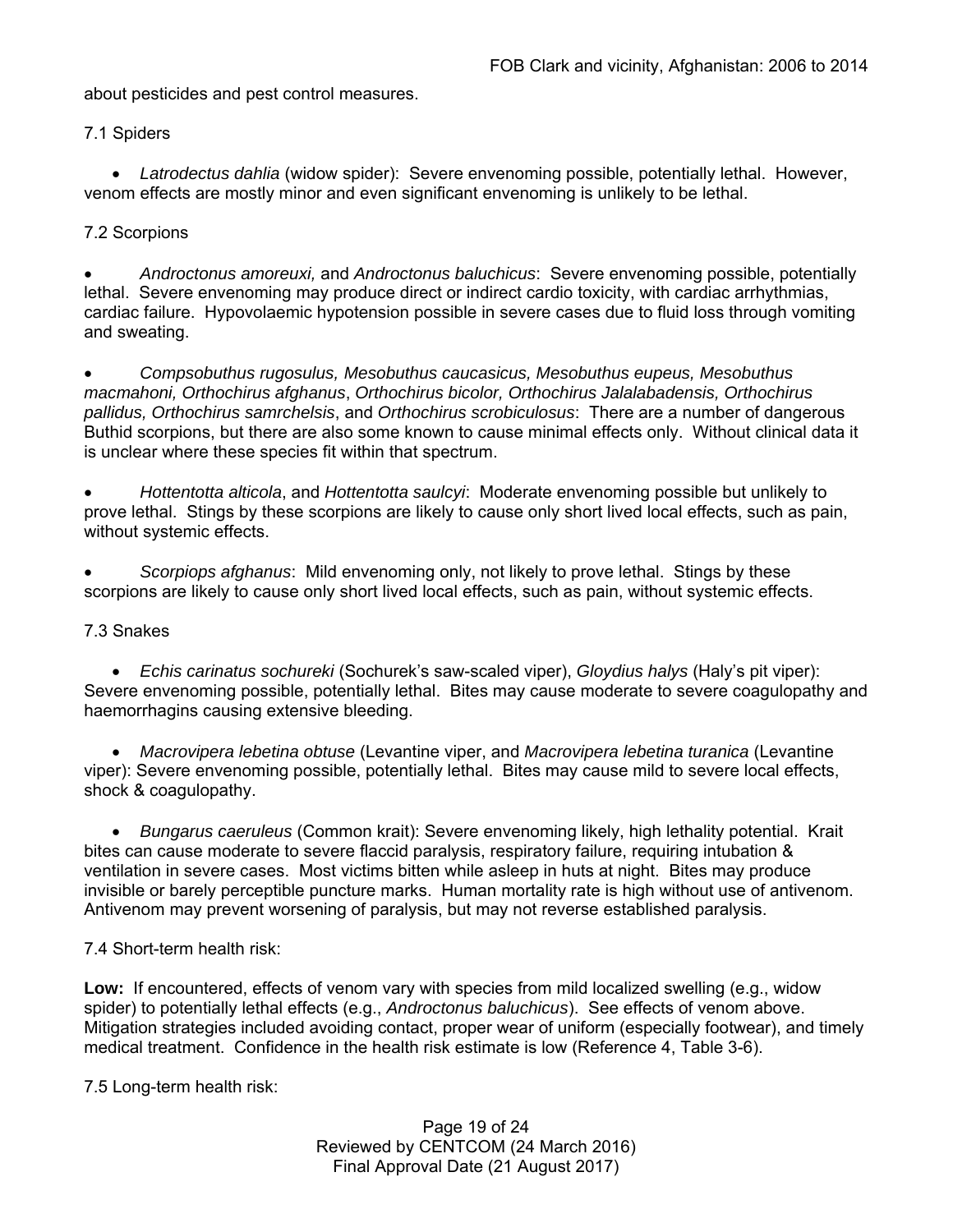# **None identified.**

# **8 Heat/Cold Stress**

## 8.1 Heat

Summer (June - September) monthly mean temperatures range from 86 degrees Fahrenheit (°F) to 94°F with an average temperature of 91°F based on historical climatological data from the U.S. Air Force Combat Climatology Center, 14<sup>th</sup> Weather Squadron. The health risk of heat stress/injury based on temperatures alone is Low (< 78°F) from November – February, Moderate (78-81.9°F) in March, high (82-87.9°F) in October, and extremely high (≥ 88°F) from April – September. However, work intensity and clothing/equipment worn pose greater health risk of heat stress/injury than environmental factors alone (Reference 10). Managing risk of hot weather operations included monitoring work/rest periods, proper hydration, and taking individual risk factors (e.g., acclimation, weight, and physical conditioning) into consideration. Risk of heat stress/injury was reduced with preventive measures

8.1.1 Short-term health risk:

**Low to High, mitigated to Low.** Risk of heat injury in unacclimatized or susceptible populations (older, previous history of heat injury, poor physical condition, underlying medical/health conditions), and those under operational constraints (equipment, PPE, vehicles) is Extremely High from April – September, High in October, Moderate in March, and Low from October – February. The risk of heat injury was reduced to low through preventive measures such as work/rest cycles, proper hydration and nutrition, and monitoring WBGT. Confidence in the health risk estimate is low (Reference 4, Table 3-6).

### 8.1.2 Long-term health risk:

**Low.** However, the risk may be greater for certain susceptible persons–those older (i.e., greater than 45 years), in lesser physical shape, or with underlying medical/health conditions. Long-term health implications from heat injuries are rare but may occur, especially from more serious injuries such as heat stroke. It is possible that high heat in conjunction with various chemical exposures may increase long-term health risks, though specific scientific evidence is not conclusive. Confidence in these risk estimates is medium (Reference 4, Table 3-6).

#### 8.2 Cold

## 8.2.1 Short-term health risks:

Winter (December - March) temperatures range from 34°F to 58°F with an average temperature of 62°F based on historical climatological data from the U.S. Air Force Combat Climatology Center, 14<sup>th</sup> Weather Squadron. Because even on warm days a significant drop in temperature after sunset by as much as 40°F can occur, there is a risk of cold stress/injury from November – February. The risk assessment for Non-Freezing Cold Injuries, such as chilblain, trench foot, and hypothermia, is Low based on historical temperature and precipitation data. Frostbite is unlikely to occur because temperatures rarely drop below freezing. However, personnel may encounter significantly lower temperatures during field operations at higher altitudes. As with heat stress/injuries, cold stress/injuries are largely dependent on operational and individual factors instead of environmental factors alone (Reference 10).

**Low.** The health risk of cold injury is Low. Confidence in the health risk estimate is medium.

8.2.2 Long-term health risk:

Page 20 of 24 Reviewed by CENTCOM (24 March 2016) Final Approval Date (21 August 2017)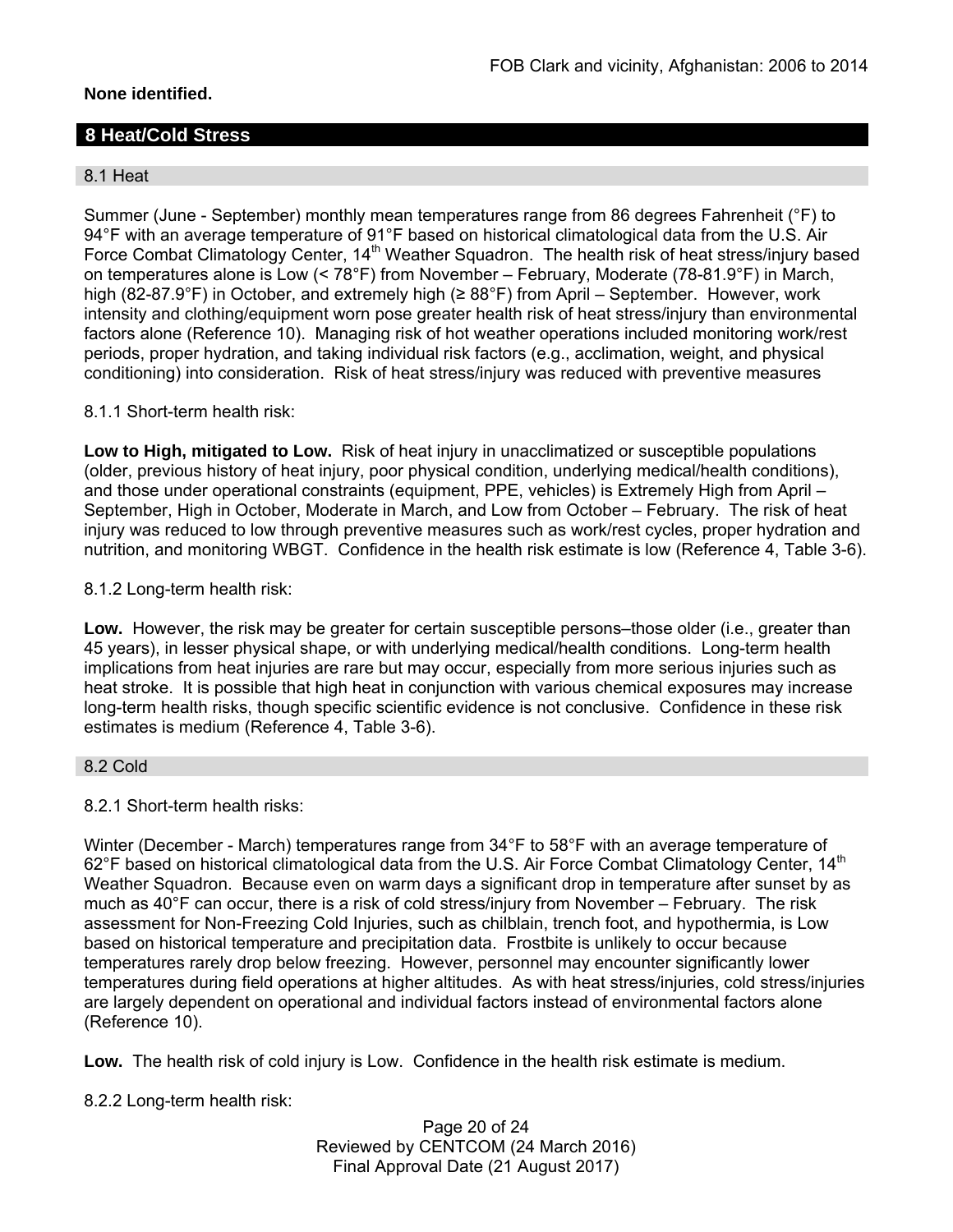**Low.** The health risk of cold injury is Low. Confidence in the health risk estimate is high.

## **9 Noise**

#### 9.1 Continuous

No specific hazard sources were documented in the DOEHRS or MESL from 10 September 2006 through 07 August 2014 timeframe.

9.1.1 Short-term health risks:

### **Not evaluated.**

9.1.2 Long-term health risks:

### **Not evaluated.**

#### 9.2 Impulse

No specific hazard sources were documented in the DOEHRS or MESL from 10 September 2006 through 07 August 2014 timeframe.

9.2.1 Short-term health risks:

### **Not evaluated**.

9.2.2 Long-term health risks:

#### **Not evaluated**.

# **10 Unique Incidents/Concerns**

#### 10.1 Potential environmental contamination sources

DoD personnel are exposed to various chemical, physical, ergonomic, and biological hazards in the course of performing their mission. These types of hazards depend on the mission of the unit and the operations and tasks which the personnel are required to perform to complete their mission. The health risk associated with these hazards depends on a number of elements including what materials are used, how long the exposure last, what is done to the material, the environment where the task or operation is performed, and what controls are used. The hazards can include exposures to heavy metal particulates (e.g., lead, cadmium, manganese, chromium, and iron oxide), solvents, fuels, oils, and gases (e.g., carbon monoxide, carbon dioxide, oxides of nitrogen, and oxides of sulfur). Most of these exposures occur when performing maintenance task such as painting, grinding, welding, engine repair, or movement through contaminated areas. Exposures to these occupational hazards can occur through inhalation (air), skin contact, or ingestion; however exposures through air are generally associated with the highest health risk.

#### 10.2 Waste Sites/Waste Disposal

No specific hazard sources were documented in the DOEHRS or MESL from 10 September 2006 through 07 August 2014 timeframe.

> Page 21 of 24 Reviewed by CENTCOM (24 March 2016) Final Approval Date (21 August 2017)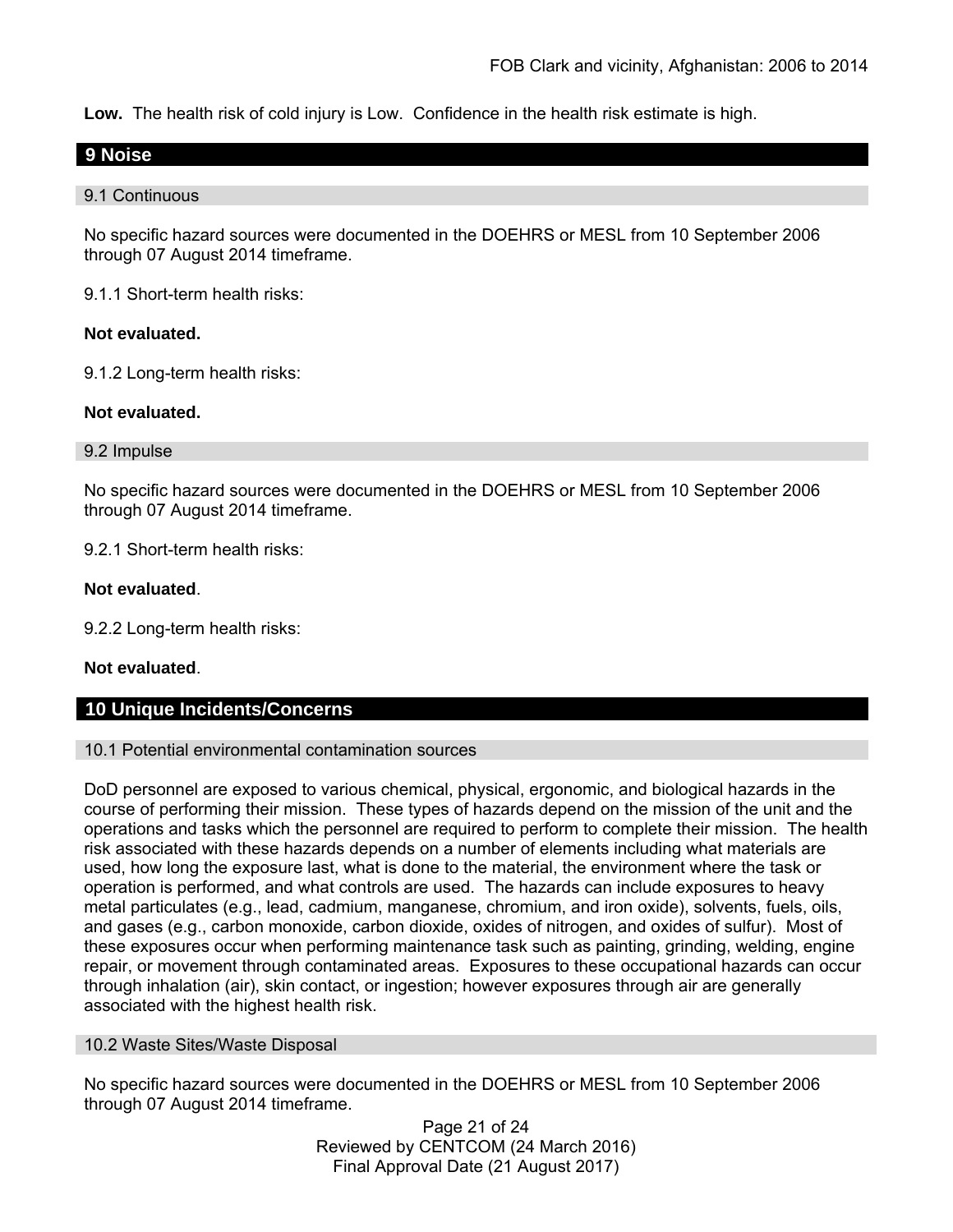#### 10.3 Fuel/petroleum products/industrial chemical spills

No specific hazard sources were documented in the DOEHRS or MESL from 10 September 2006 through 07 August 2014 timeframe.

#### 10.4 Pesticides/Pest Control:

No specific hazard sources were documented in the DOEHRS or MESL from 10 September 2006 through 07 August 2014 timeframe.

#### 10.5 Asbestos

No specific hazard sources were documented in the DOEHRS or MESL from 10 September 2006 through 07 August 2014 timeframe.

#### 10.6 Lead Based Paint

No specific hazard sources were documented in the DOEHRS or MESL from 10 September 2006 through 07 August 2014 timeframe.

#### 10.7 Burn Pit

Only one  $PM_{10}$  sample and one  $PM_{2.5}$  sample were collected in 2012 at COP Narizah and vicinity that listed a burn box or incinerator was active during sampling but there were not enough samples to assess risk. The PM<sub>10</sub> sample and PM<sub>2.5</sub> sample were similar to the base wide samples therefore they were analyzed as part of the base wide assessment in section 2.3. A base camp assessment (BCA) listed that there was a burn pit at COP Narizah and according to U.S. Army Central Command (ARCENT) Engineers, open burning of solid waste occurs adjacent to FOB Clark in the Afghanistan National Army's (ANA) camp but no further information was given and closure dates were unavailable.

While not specific to FOB Clark and vicinity, the consolidated epidemiological and environmental sampling and studies on burn pits that have been conducted as of the date of this publication have been unable to determine whether an association does or does not exist between exposures to emissions from the burn pits and long-term health effects (Reference 11). The Institute of Medicine committee's (Reference 11) review of long-term health consequences of exposure to burn pits in Iraq and Afghanistan suggests that service in Iraq or Afghanistan (i.e., a broader consideration of air pollution than exposure only to burn pit emissions) may be associated with long-term health effects, particularly in susceptible (e.g., those who have asthma) or highly exposed subpopulations, such as those who worked at or near the burn pit. Such health effects would be due mainly to high ambient concentrations of PM from both natural and anthropogenic sources, including military sources. If that broader exposure to air pollution turns out to be relevant, potentially related health effects of concern are respiratory and cardiovascular effects and cancer. Susceptibility to the PM health effects could be exacerbated by other exposures, such as stress, smoking, local climatic conditions, and co-exposures to other chemicals that affect the same biologic or chemical processes. Individually, the chemicals measured at burn pit sites in the study were generally below concentrations of health concern for general populations in the U.S. However, the possibility of exposure to mixtures of the chemicals raises the potential for health outcomes associated with cumulative exposure to combinations of the constituents of burn pit emissions and emissions from other sources.

> Page 22 of 24 Reviewed by CENTCOM (24 March 2016) Final Approval Date (21 August 2017)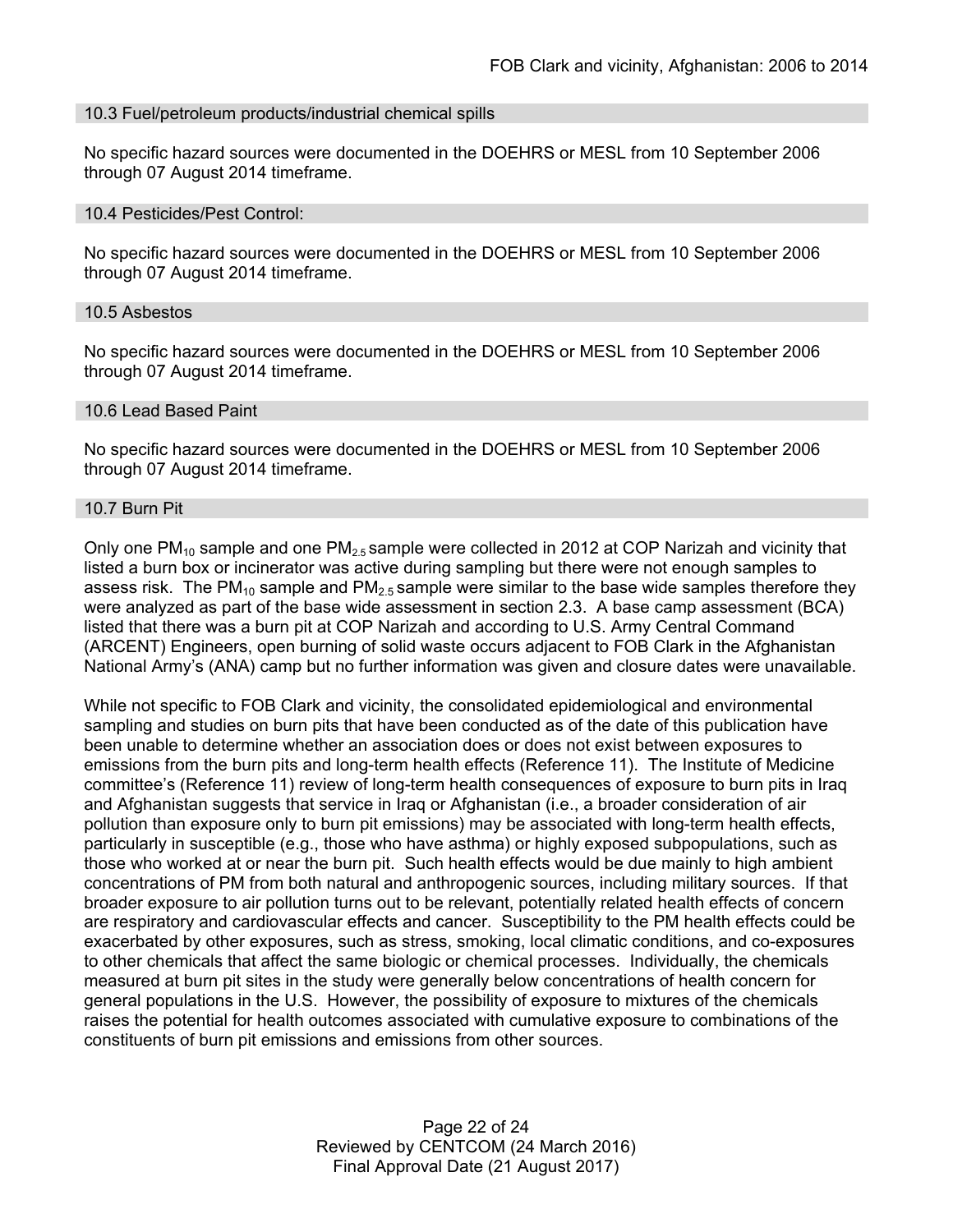# **11 References<sup>1</sup>**

 $\overline{a}$ 

- 1. Defense Occupational and Environmental Health Readiness System (referred to as the DOEHRS-EH Module) at https://doehrs-ih.csd.disa.mil/Doehrs/. Department of Defense (DoD) Instruction 6490.03, *Deployment Health*, 2006.
- 2. DoDI 6055.05, Occupational and Environmental Health, 2008.
- 3. Joint Chiefs of Staff. Procedures for Deployment Health Surveillance, MCM 0017-12, 7 December 2012.
- 4. USAPHC Technical Guide 230, June 2013 Revision.
- 5. DoD MESL Data Portal: https://mesl.apgea.army.mil/mesl/. Some of the data and reports used may be classified or otherwise have some restricted distribution.
- 6. Modification 12 to United States Central Command Individual Protection and Individual Unit Deployment Policy, 02 December 2013.
- 7. CDC. 2012. Morbidity and Mortality Weekly Report. Imported Human Rabies in a U.S. Army Soldier. May 4, 2012. 61(17); 302-305.
- 8. Armed Forces Pest Management Board: http://www.afpmb.org/content/venomous-animalscountry#Afghanistan. U.S. Army Garrison - Forest Glen, Silver Spring, MD.
- 9. Clinical Toxinology Resources: http://www.toxinology.com/. University of Adelaide, Australia.
- 10. Goldman RF. 2001. Introduction to heat-related problems in military operations. In: Textbook of military medicine: medical aspects of harsh environments Vol. 1, Pandolf KB, and Burr RE (Eds.), Office of the Surgeon General, Department of the Army, Washington DC.
- 11. Institute of Medicine. 2011. Long-term health consequences of exposure to burn pits in Iraq and Afghanistan. Washington, DC: The National Academies Press.

 $1$  NOTE. The data are currently assessed using the 2013 TG230. The general method involves an initial review of the data which eliminates all chemical substances not detected above 1-yr negligible MEGs. Those substances screened out are not considered acute or chronic health hazards so are not assessed further. For remaining substances, acute and chronic health effects are evaluated separately for air water (soil is only evaluated for long term risk). This is performed by deriving separate short-term and long term population exposure level and estimates (referred to as population exposure point concentrations (PEPC)) that are compared to MEGs derived for similar exposure durations. If less than or equal to negligible MEG the risk is Low. If levels are higher than negligible then there is a chemical-specific toxicity and exposure evaluation by appropriate SMEs, which includes comparison to any available marginal, critical or catastrophic MEGs. For drinking water 15 L/day MEGs are used for the screening while site specific 5-15 L/day are used for more detailed assessment. For nondrinking water (such as that used for personal hygiene or cooking) the 'consumption rate' is limited to 2 L/day (similar to the EPA) which is derived by multiplying the 5 L/day MEG by a factor of 2.5. This value is used to conservatively assess non drinking uses of water.